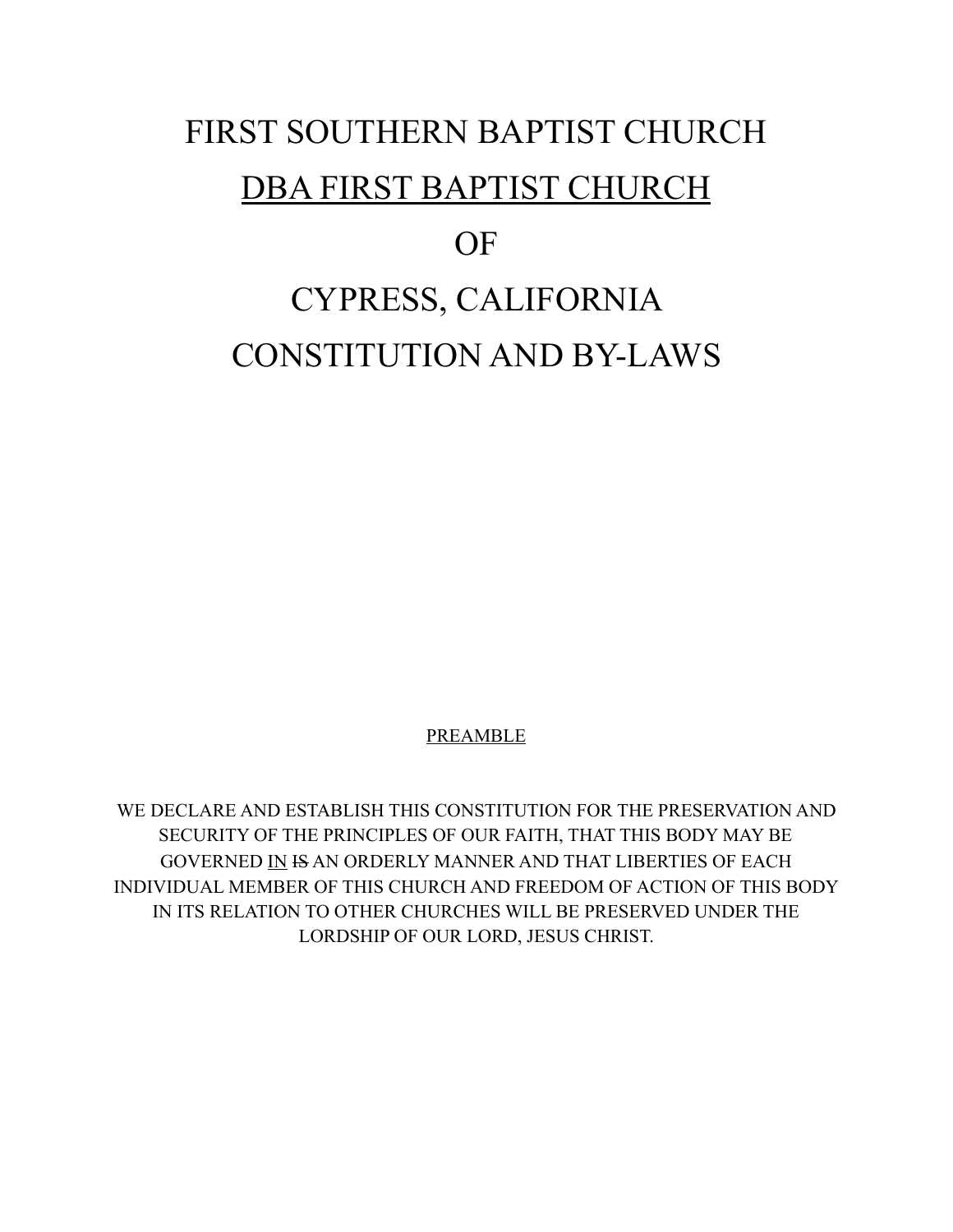| <b>ARTICLE</b> | <b>SECTION</b>          | <b>SUBJECT</b>                                   | <b>PAGE</b> |
|----------------|-------------------------|--------------------------------------------------|-------------|
| $\rm I$        | 1.01                    | Church Name                                      | Page $1$    |
| $\mathbf{I}$   | 2.01                    | Church location                                  |             |
| $\rm III$      | 3.01                    | <b>Church Affirmation</b>                        |             |
|                | 3.02                    | <b>Doctrinal Statement</b>                       |             |
|                | 3.03                    | Commitment                                       |             |
| IV             | Policy and Relationship |                                                  |             |
|                | 4.01                    | <b>Activities and Affairs</b>                    | Page $2$    |
|                | 4.02                    | Southern Baptist Association                     |             |
| V              |                         | Membership                                       |             |
|                | 5.01                    | Lordship                                         |             |
|                | 5.02                    | Candidacy to Membership                          |             |
|                | 5.03                    | <b>Classes of Membership</b>                     | Page $3$    |
|                | 5.04                    | Discipline                                       | Page $4$    |
|                | 5.05                    | Termination of Membership                        | Page $5$    |
|                | 5.06                    | Qualification for Election to selected Positions |             |
| VI             |                         | <b>Church Meetings</b>                           |             |
|                | 6.01                    | Place of Meetings                                | Page 6      |
|                | 6.02                    | <b>General Meeting Categories</b>                |             |
|                | 6.03                    | <b>Worship Meetings</b>                          |             |
|                | 6.04                    | <b>Business Meetings</b>                         |             |
|                | 6.05                    | <b>Business Meeting Provisions</b>               | Page 9      |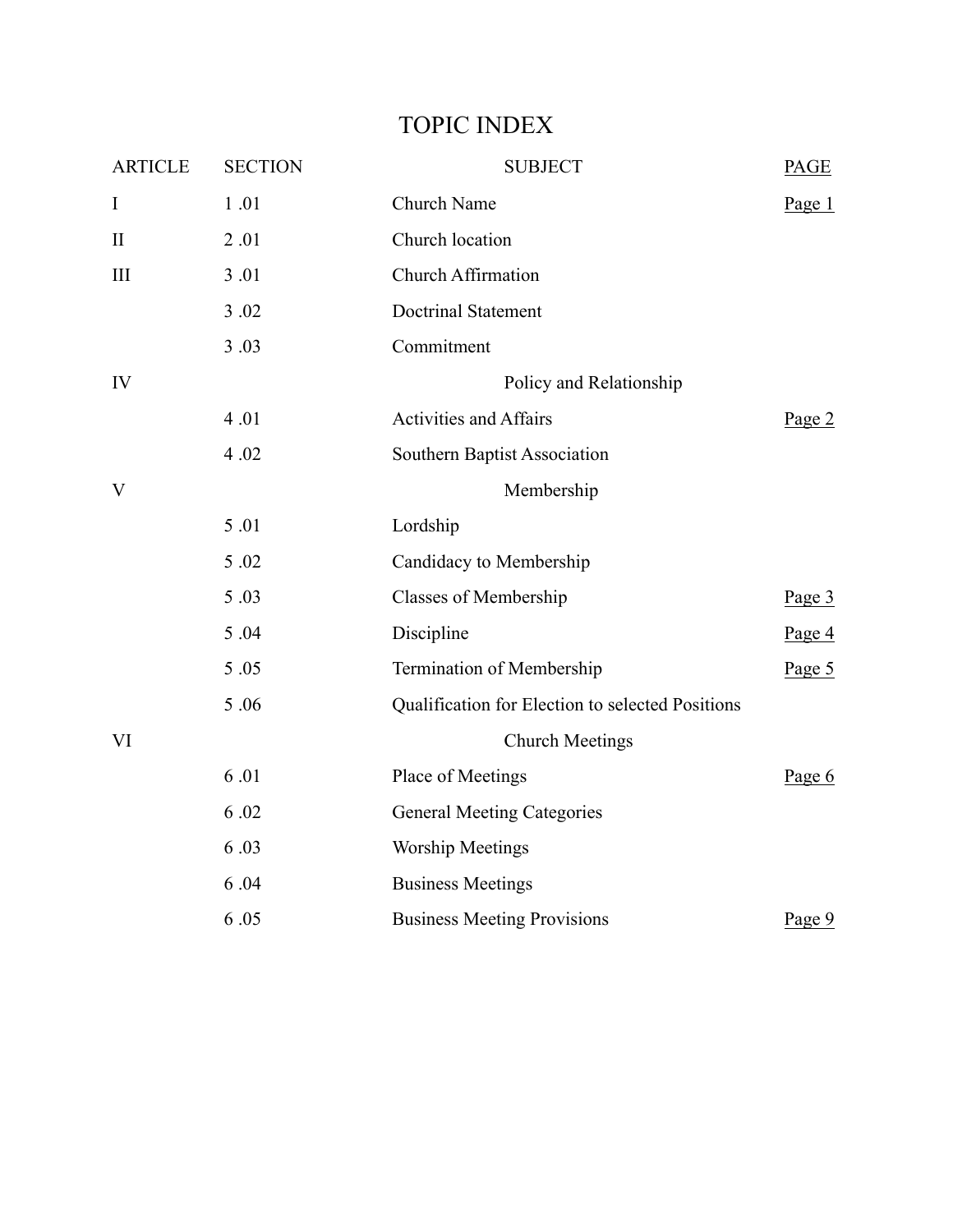| <b>ARTICLE</b> | <b>SECTION</b> | <b>SUBJECT</b>                 | <b>PAGE</b> |
|----------------|----------------|--------------------------------|-------------|
| <b>VII</b>     |                | Trustees                       |             |
|                | 7.01           | Number of Board Members        | Page $10$   |
|                | 7.02           | Term of Office                 |             |
|                | 7.03           | Replacement of Members         |             |
|                | 7.04           | Service and Removal            |             |
|                | 7.05           | Directors of Corporation       |             |
|                | 7.06           | Selection by Nomination        |             |
|                | 7.07           | <b>Board Organization</b>      |             |
|                | 7.08           | Duties                         |             |
| <b>VIII</b>    |                | Pastor                         |             |
|                | 8.01           | Leadership Role                | Page $11$   |
|                | 8.02           | Responsibilities               |             |
|                | 8.03           | How Chosen and Elected         |             |
|                | 8.04           | <b>Pastor Search Committee</b> |             |
|                | 8.05           | Term of Office                 |             |
|                | 8.06           | Method of Separation           |             |
| IX             |                | Church Staff                   |             |
|                | 9.01           | Needs                          | Page $12$   |
|                | 9.02           | Ministerial Staff              |             |
|                | 9.03           | Non-Ministerial Staff          |             |
| X              |                | Deacons                        |             |
|                | $10.01\,$      | Election                       | Page 13     |
|                | $10.02\,$      | Number                         |             |
|                | 10.03          | Responsibilities               |             |
|                | 10.04          | Authority                      |             |
|                | $10\;.05$      | Organization                   |             |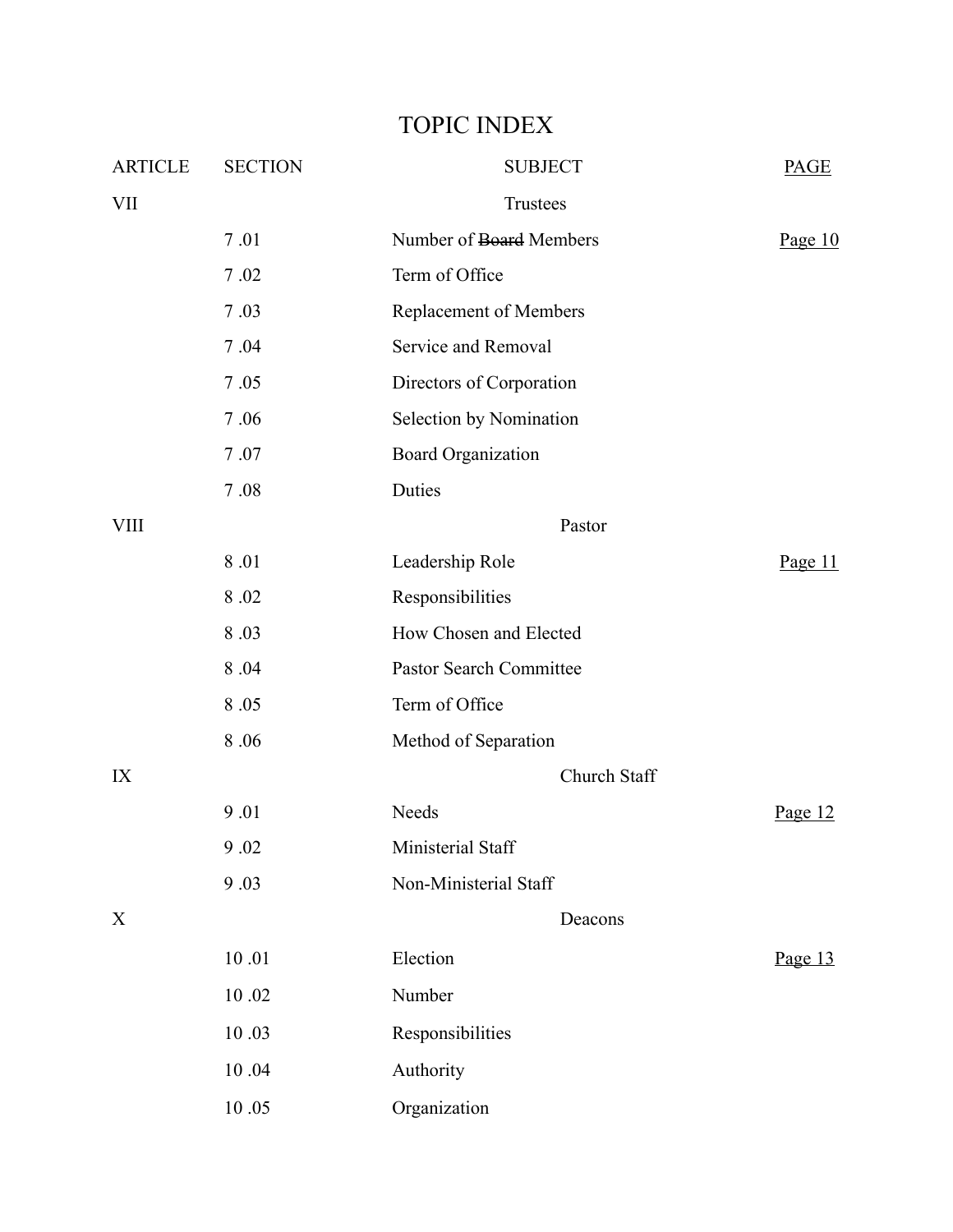| <b>ARTICLE</b> | <b>SECTION</b> | <b>SUBJECT</b>                     | <b>PAGE</b> |
|----------------|----------------|------------------------------------|-------------|
| XI             |                | Clerk                              |             |
|                | 11.01          | Selection                          | Page $14$   |
|                | 11.02          | Duties                             |             |
|                | 11.03          | <b>Recorder Duties</b>             |             |
| XII            |                | Treasurer                          |             |
|                | 12.01          | Selection                          |             |
|                | 12.02          | Responsibilities                   |             |
|                | 12.03          | <b>Monthly Report</b>              |             |
|                | 12.04          | Financial Secretary Assistant      |             |
| <b>XIII</b>    |                | Committees and Team Ministries     |             |
|                | 13.01          | Pastor may Appoint                 | Page $15$   |
|                | 13.02          | Church Council Key Leadership      |             |
|                | 13.03          | Council Membership                 |             |
|                | 13.04          | <b>Council Meetings</b>            |             |
|                | 13.05          | Pastor Ex-officio Member           |             |
| <b>XIV</b>     |                | Church Program Organization        |             |
|                | 14.01          | Types of Programs                  | Page $16$   |
|                | 14.02          | Elected by Church                  |             |
|                | 14.03          | Authority                          |             |
| XV             |                | License and Ordination             |             |
|                | 15.01          | <b>Licensed Ministry Procedure</b> |             |
|                | 15.02          | <b>Ordination Procedure</b>        |             |
|                | 15.03          | <b>Recording Procedure</b>         |             |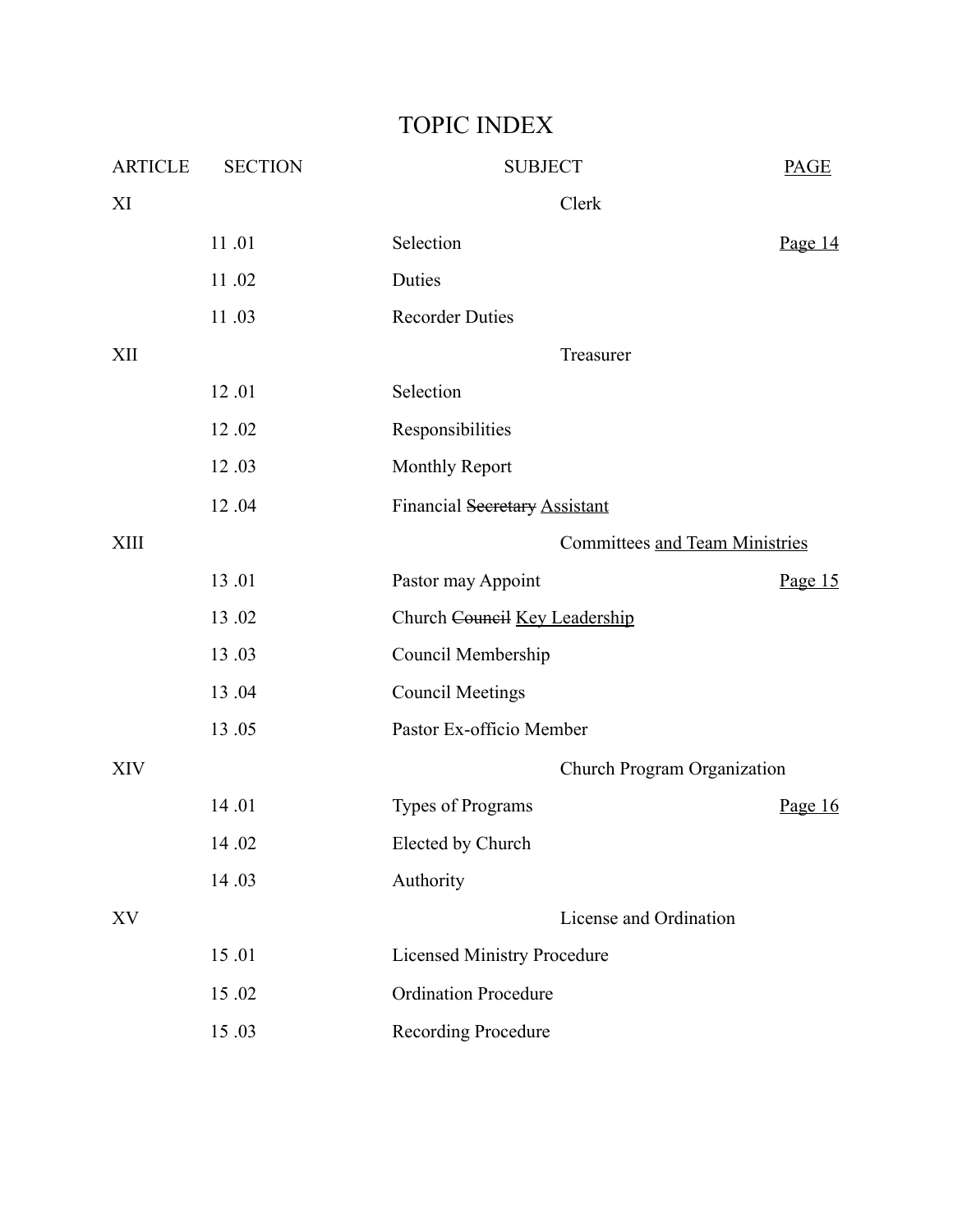| <b>ARTICLE</b> | <b>SECTION</b> | <b>SUBJECT</b>                   | <b>PAGE</b> |
|----------------|----------------|----------------------------------|-------------|
| <b>XVI</b>     |                | Dissolution                      |             |
|                | 16.01          | Property and Assets              | Page $17$   |
|                | 16.02          | Definition of Ceased Functioning |             |
|                | 16.03          | Appeal                           |             |
| <b>XVII</b>    |                | Amendments                       |             |
|                | 17.01          | Type of Meeting                  | Page $18$   |
|                | 17.02          | Vote required                    |             |
|                | 17.03          | <b>Effect of Amendments</b>      |             |
|                | 17.04          | <b>Legality of Amendments</b>    |             |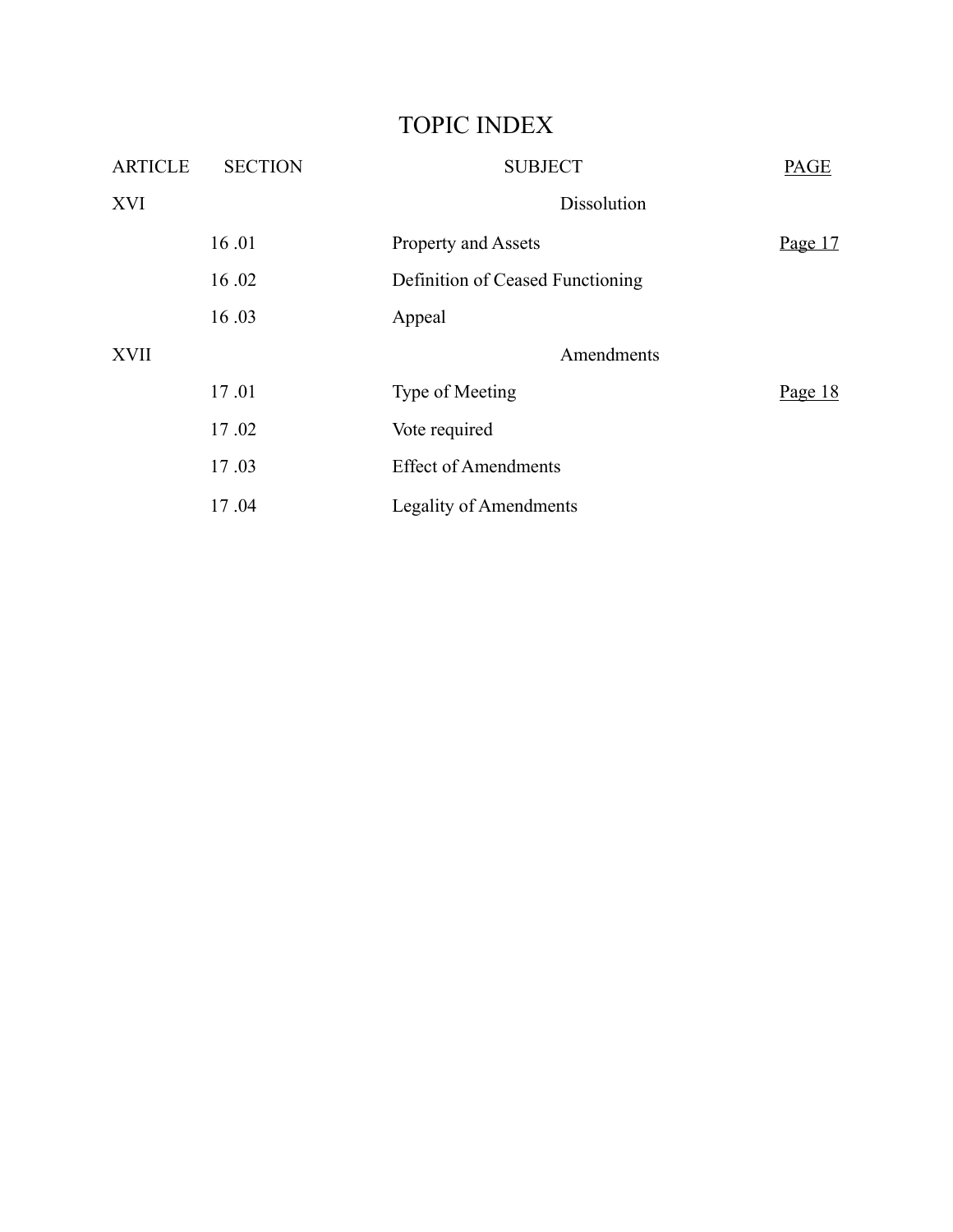#### DBA FIRST BAPTIST CHURCH OF CYPRESS, CALIFORNIA

## CONSTITUTION AND BY-LAWS AMENDED 3-17-93 PAGE 1

#### ARTICLE I

1.01 The name of this corporation is the First Southern Baptist Church of Cypress, California DBA First Baptist Church of Cypress, California. Hereinafter in these Bylaws this corporation shall be referred to as the "church."

#### ARTICLE II

2.01 The principle office of the church is fixed and located at 9131 Watson Street Cypress, California. The Active Members of the church shall have full power and authority to change the principal office from one location to another.

#### ARTICLE III

3.01 The church affirms the Holy Bible as the inspired Word of God as the ultimate authority in matters of faith, doctrine and Christian living. This church accepts "The Baptist Faith and Message" as most recently adopted by the Southern Baptist Convention in 2000 as an affirmation of our basic Christian beliefs and as a general statement of our faith.

3.02 Marriage is a biblical institution established by God as clearly described in the scriptures. This Church recognizes that marriage is the uniting of one man and one woman in covenant commitment of a lifetime. Accordingly, this Church, its pastors, staff and members will not participate in same sex unions or same sex marriages, nor shall its property or resources be used for such purposes.

3.03 The Bible teaches that legitimate sexual relationships are exercised solely within marriage. Hence, this Church opposes all forms of sexual immorality, including adultery, homosexuality, and pornography.

3.04 3.02 These by-laws and amendments made hereto shall be governing documents of this church and will always be interpreted and applied with the Bible. Each Pastor, staff member, and church member by virtue of their membership affirms their agreement with this Article III and agrees to conduct themselves in a manner with which it is consistent.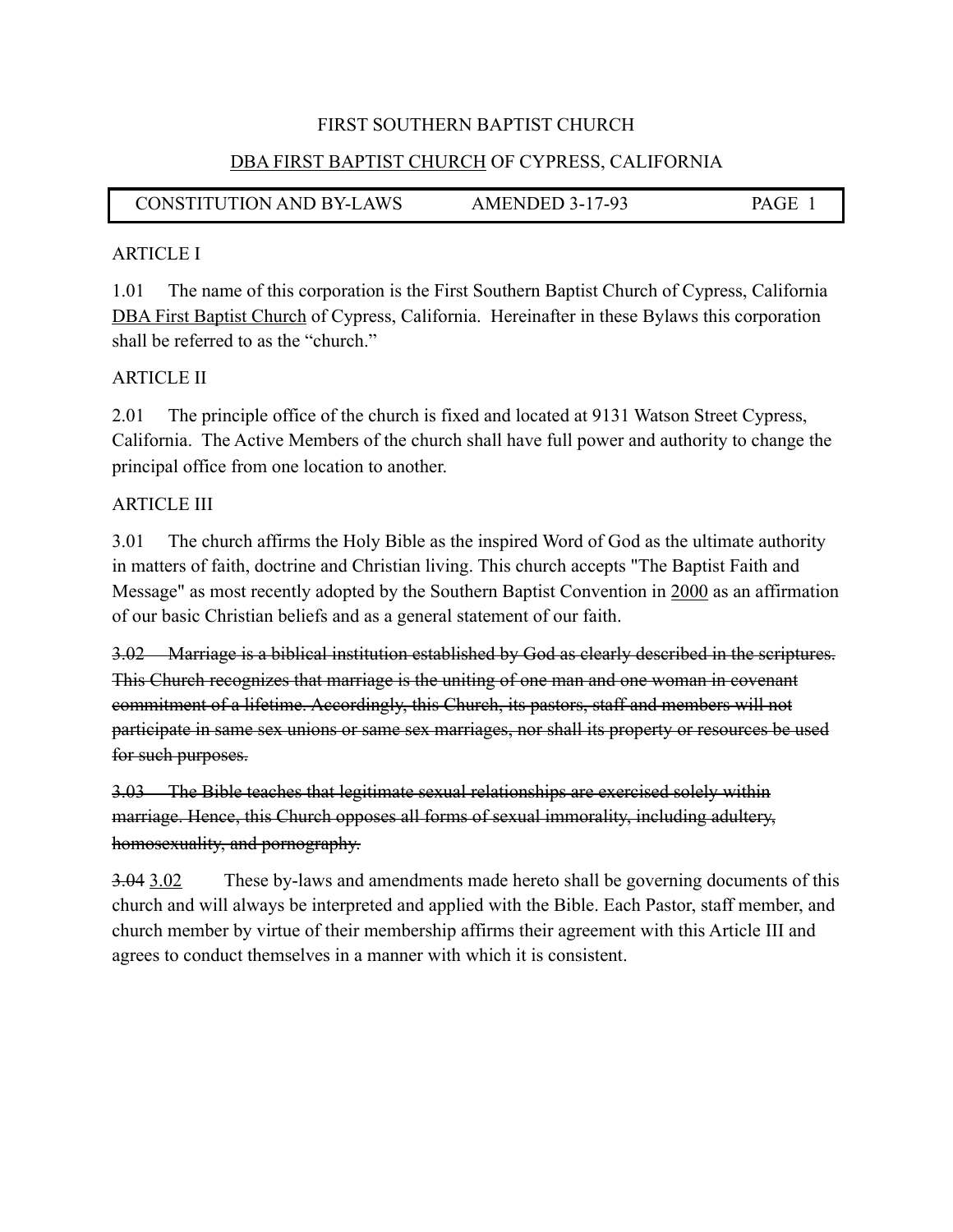#### DBA FIRST BAPTIST CHURCH OF CYPRESS, CALIFORNIA

CONSTITUTION AND BY-LAWS AMENDED 3-17-93 PAGE 2

## ARTICLE IV POLICY AND RELATIONSHIPS

4.01 Except as otherwise set forth in these Bylaws, the activities and affairs of the church shall be conducted by the Active Members of the church, and all corporate powers shall be exercised by the Members for the Corporations Code Purposes.

4.02 This church is subject to the control of no other ecclesiastical body, but it recognizes and sustains the obligations of mutual counsel and cooperation which are common among Southern Baptist Churches. This church will cooperate with and support the Orange County Southern Baptist Association, The California Southern Baptist General Convention of California, and the Southern Baptist Convention, as each of those organizations shall define a "cooperating church."

## ARTICLE V **MEMBERSHIP**

5.01 This is a sovereign and democratic Baptist Church under the Lordship of Jesus Christ. The membership retains unto itself the exclusive right of self-government in all phases of the spiritual and temporal life of the church.

5.02 Candidacy to Membership:

 A. Any person may request membership in the church at any public worship service of the church. All such candidates after completion of a New Membership Class shall be presented to the church for membership in any of the following ways:

 (1) By profession of faith in Jesus Christ and seeking baptism according to the policies of this church.

(2) By promise of letter of transfer from another church of like faith and order.

 (3) By statement of faith, when a letter of transfer from a church of like faith and order is not obtainable for some good reason. Such a statement shall satisfy the church concerning the candidate's prior conversion, baptism, and church relationship. However, no person having being excluded by a sister church shall be accepted for church membership until an attempt at reconciliation has been made toward the offended church.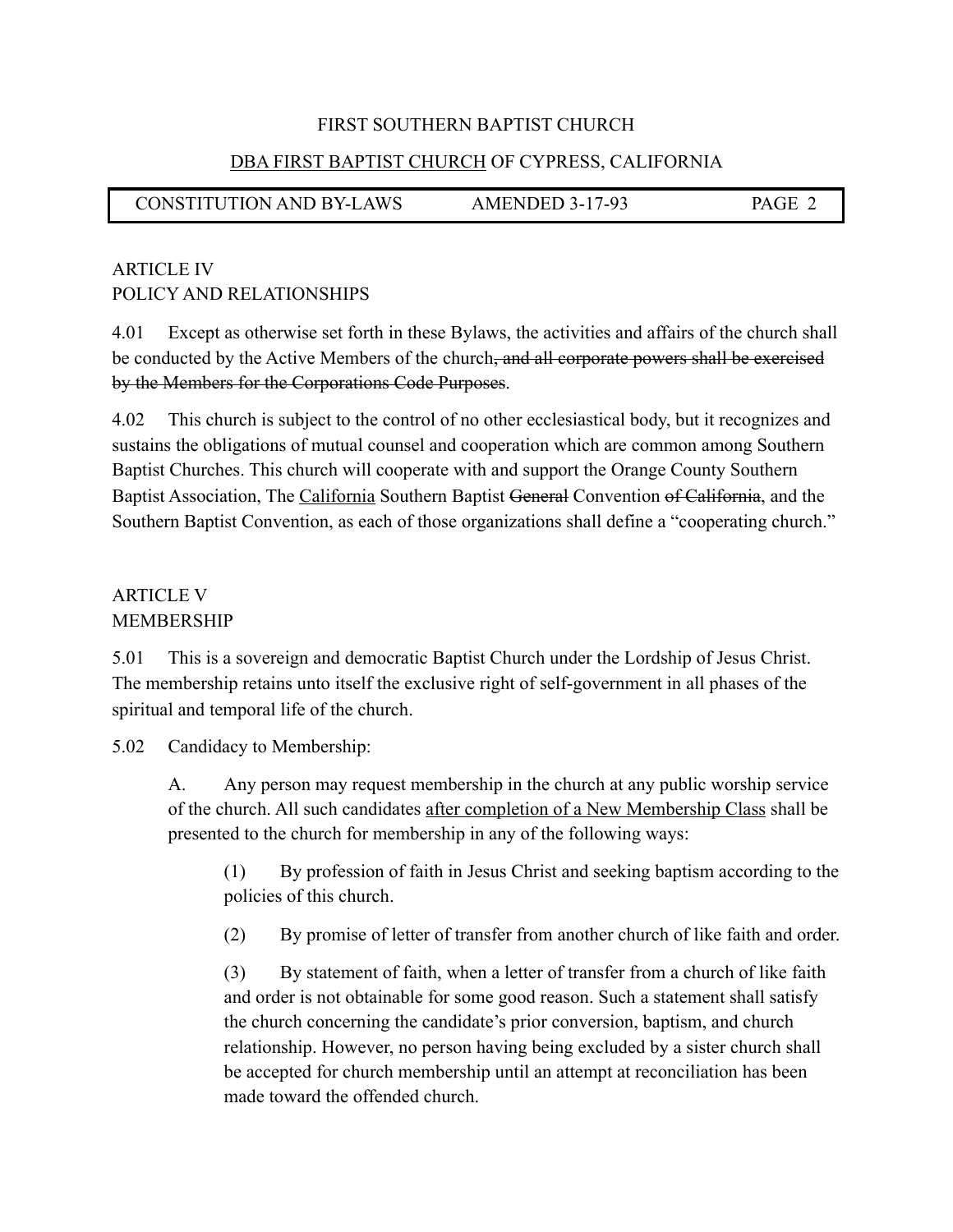#### DBA FIRST BAPTIST CHURCH OF CYPRESS, CALIFORNIA

| <b>CONSTITUTION AND BY-LAWS</b> | <b>AMENDED 3-17-93</b> | PAGE 3 |
|---------------------------------|------------------------|--------|
|---------------------------------|------------------------|--------|

 B. Membership by profession of faith shall be conditioned upon being baptized by immersion in a way that is acceptable to this church.

 C. Election to membership shall be by a majority vote of the Active Members present, provided that there is no statement of objection to the candidate by any member. Should there be objection to any candidate such objection shall be referred to the deacons or church council Key Leadership Team for investigation and the making of a recommendation within (30) days. A three-fourths vote of those Active Members present and voting shall be required to elect such a candidate to membership.

5.03 Classes of membership:

I

#### A. Active members shall meet the following provisions:

 (1) They shall have fulfill the requirements for candidacy to membership as stated in these Bylaws and shall have been properly elected to membership.

 (2) They shall not have had their membership terminated by the church according to Section 5.05 of these Bylaws.

(4) Responsibilities for Active Members:

 a. Protect the Unity of the Church by acting in love toward other members, refusing to gossip, and following the leaders the church appoints

 b. Share the Responsibilities of the Church by praying for its growth, inviting the un-churched to attend, and warmly welcoming those who visit

 c. Serve the Ministry of the Church by discovering individual spiritual gifts and signing up to serve in an area, being active in spirit-led decisions for church functions , and developing a servant's heart by moving through the Discipleship process

 c. Support the Testimony of the Church by attending faithfully, living a godly life consistently, and giving regularly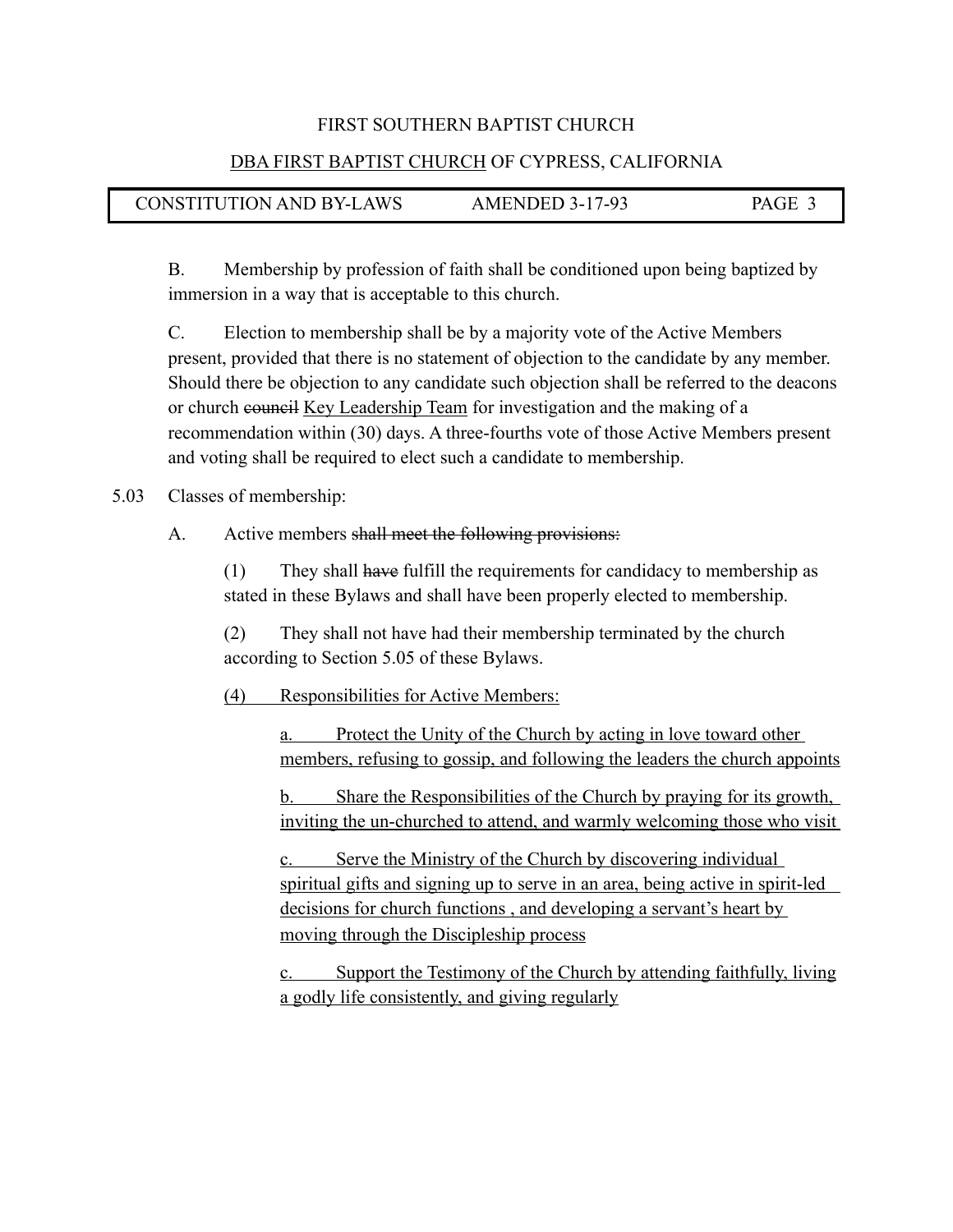#### DBA FIRST BAPTIST CHURCH OF CYPRESS, CALIFORNIA

## CONSTITUTION AND BY-LAWS AMENDED 3-17-93 PAGE 4

#### B. Inactive members

I

 (1) Members who have not shown a definite interest in our church life either through attendance or contribution or other means, who, upon inquire in person, by digital communication, or by letter, do not respond or are indifferent for a period of one year shall be placed on an inactive member list.

 (2) Inactive members shall enjoy all privileges and rights of Active members, except that they shall not have the right to vote or hold office.

 (3) Inactive members shall be subject to the following: they shall be automatically restored to active membership upon satisfaction of the lacking requirement or requirement for active membership.

C. Members for Corporations Code Purposes shall be subject to the following:

(1) They shall be those active members, and they shall have sole right to vote on matters brought before the church during an exceptional business meeting, according to section 6.04C of these Bylaws.

#### 5.04 Discipline:

 A. The practice of this church shall be to emphasize to its members that every reasonable measure will be taken to assist any troubled member. The Pastor, other members of the ministerial staff, and the deacons are available for counsel and guidance. The attitude of members toward one another shall be guided by a concern for redemption rather than punishment.

 B. Should some serious condition exist which would cause a member to become a liability to the cause of Christ or to the welfare of the church, the Pastor, deacons, and other members of ministerial staff will take every reasonable measure to resolve the problem in accordance with Matthew 18:15-20. If the member should fail to correct the problem despite the counsel of the Pastor, and deacons, and other members of ministerial staff, the church may by the majority vote in regular or special business meeting declare the member to be "out of fellowship with the church" or "under the discipline of the church".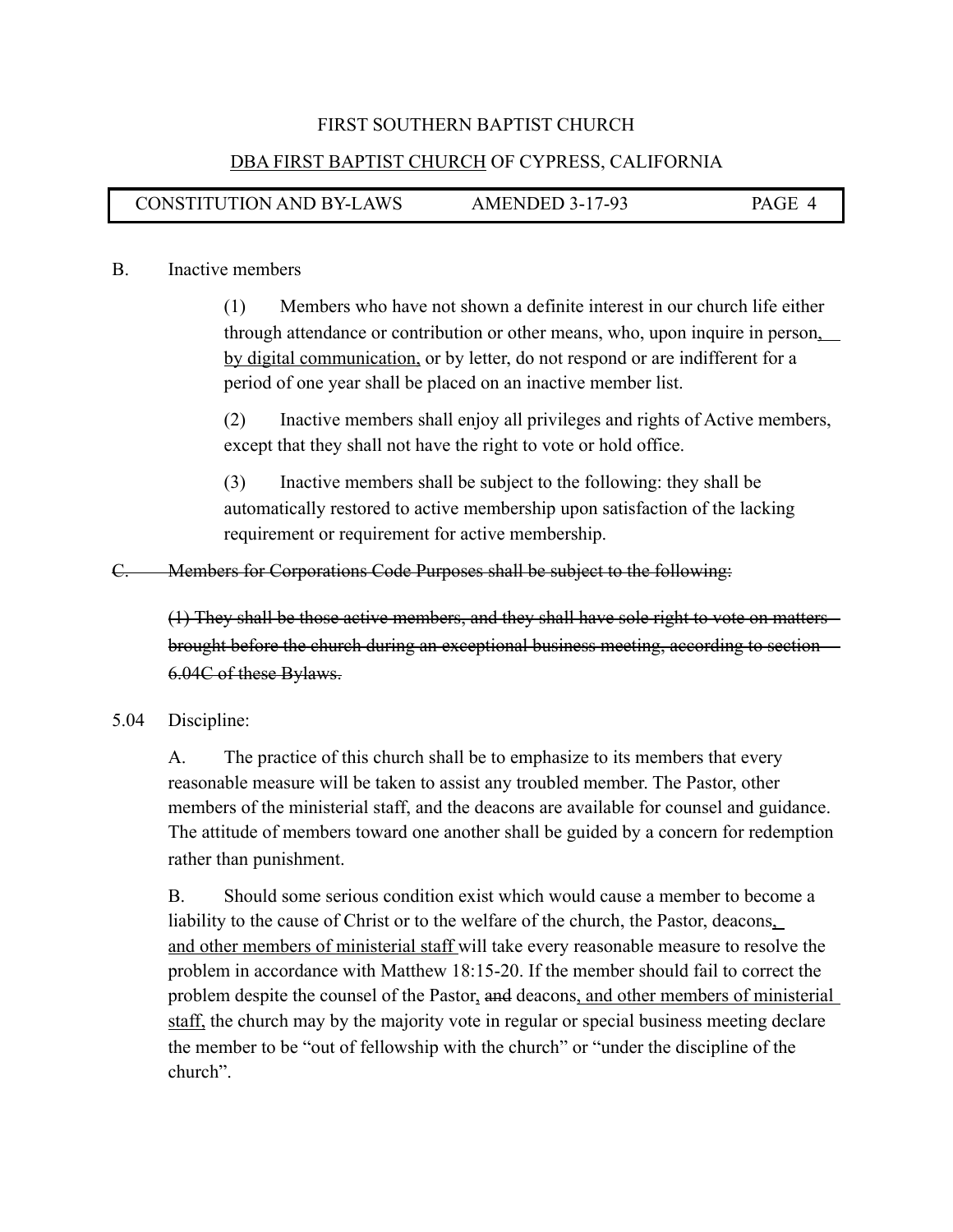#### DBA FIRST BAPTIST CHURCH OF CYPRESS, CALIFORNIA

## CONSTITUTION AND BY-LAWS AMENDED 3-17-93 PAGE 5

C. Should a member remain "out of fellowship with the church" or "under the discipline of the church" for at least (60) days without correcting the problem, the church may exclude the member, declaring such individual him no longer in membership of the church. Such action shall require a two-thirds vote to those active members present and voting in a regular or special business meeting. The member in question shall receive at least (7) days notice of the business meeting where such action will be considered.

 D. The church may restore to membership any person previously excluded upon request of the excluded person, and by a majority vote upon evidence of the excluded person's repentance and reformation.

5.05 Termination of membership: Membership shall be terminated in the following ways:

A. Death

I

B. Transfer of membership to another church of like faith and order.

 C. Exclusion by action of this church, according to the provisions of section 5.04 of these Bylaws.

D. Erasure upon becoming affiliated with a church of another faith or denomination.

E. Written request by a member that such membership be terminated.

5.06 Membership qualification for selected positions:

A. Only active members of <u>one year or more</u> may qualify for election to the following church positions: deacon, clerk, treasurer, treasurer assistant, trustee, counter, or ministry team leader director of a church program organization.

 B. The Pastor and other ministerial staff members shall qualify as active members of the church promptly following their election to their respective positions.

 C. Should the individual filling any of the aforementioned positions become an Inactive Member or have his their membership terminated, he such individual shall automatically forfeit that position.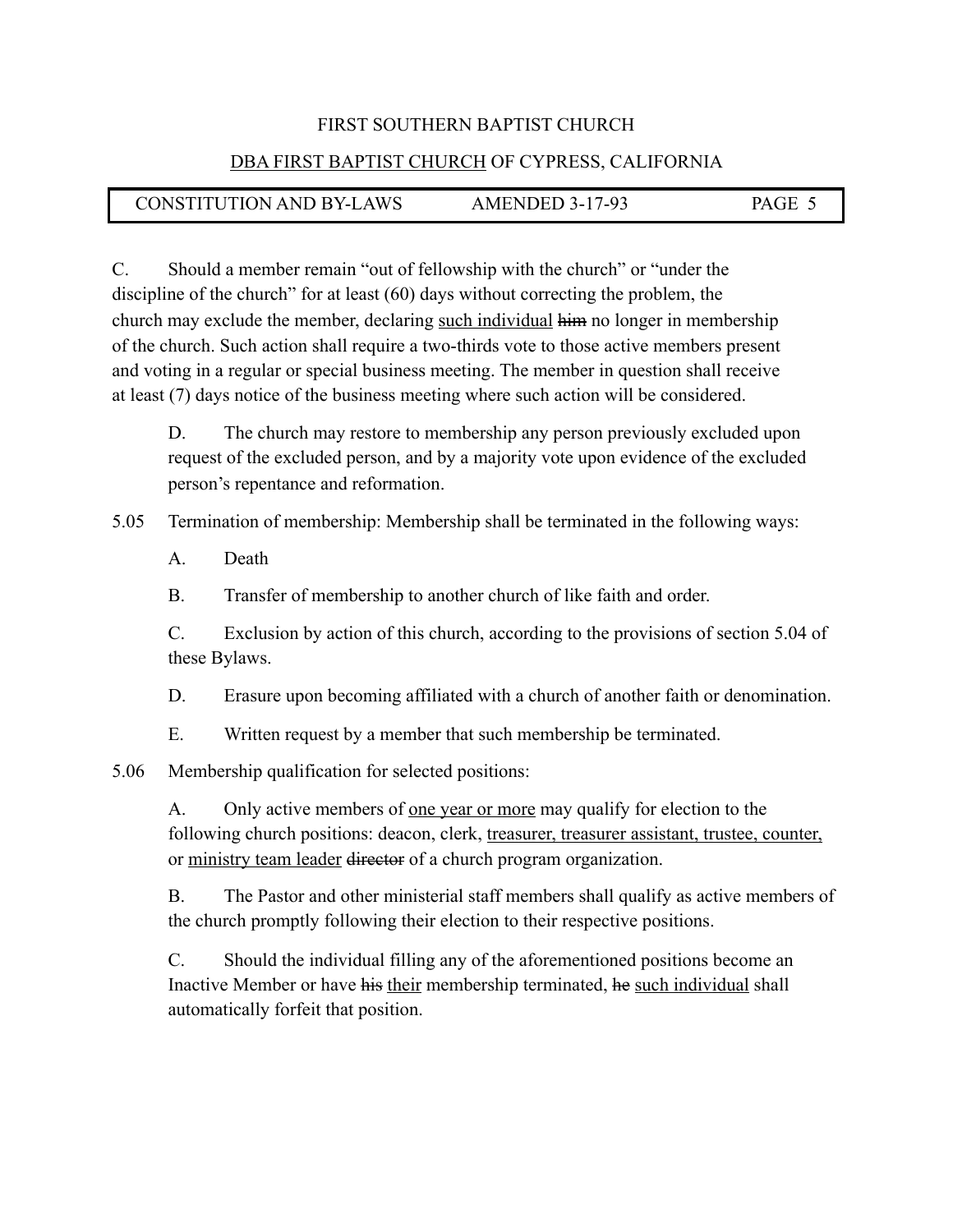#### DBA FIRST BAPTIST CHURCH OF CYPRESS, CALIFORNIA

CONSTITUTION AND BY-LAWS AMENDED 3-17-93 PAGE 6

## ARTICLE VI CHURCH MEETINGS

6.01 Church meetings shall be held at any place designated by the Active Members of the church. In the absence of any such designation, church meetings shall be held at the principal office of the church.

6.02 There shall be two general categories of church meetings: worship services and business meetings.

6.03 The following meetings shall be classified as worship services of the church:

A. Regular worship services shall be held publicly on Sunday. And on a weekday evening of each week at the time designated by the church. Occasional exceptions may be made with church approval. Additional Church meetings may also be held at times other than Sunday which are conducive to the ministries goals of the church.

B. The Lord's Supper shall be celebrated at least quarterly monthly on the dates and hour as may be determined by the church.

C. Revivals and other special worship services may be set from time to time as approved by the church.

6.04 The following meetings shall be classified as business meetings of the church.

 A. Regular business meeting shall be held at the principle office of the church on Wednesday following the second Sunday of every month the third Sunday of January, May and September, unless the church should designate a different time and place. The quorum shall consist of the active members who attend the business meeting.

 B. Special business meetings may be held at any time to consider special matters of significant or urgent nature subject to the following provisions:

 (1) A special business meeting may be called by any one of the following: the Pastor or, in his absence or disability, the chairman of the deacons; the president of the trustees; or any other ministerial staff; the members of the Key Leadership Team; (15%) percent or more of the Active Members of the church; or the chairman of the Pastor search committee, if the selection of a Pastor is the matter to be considered.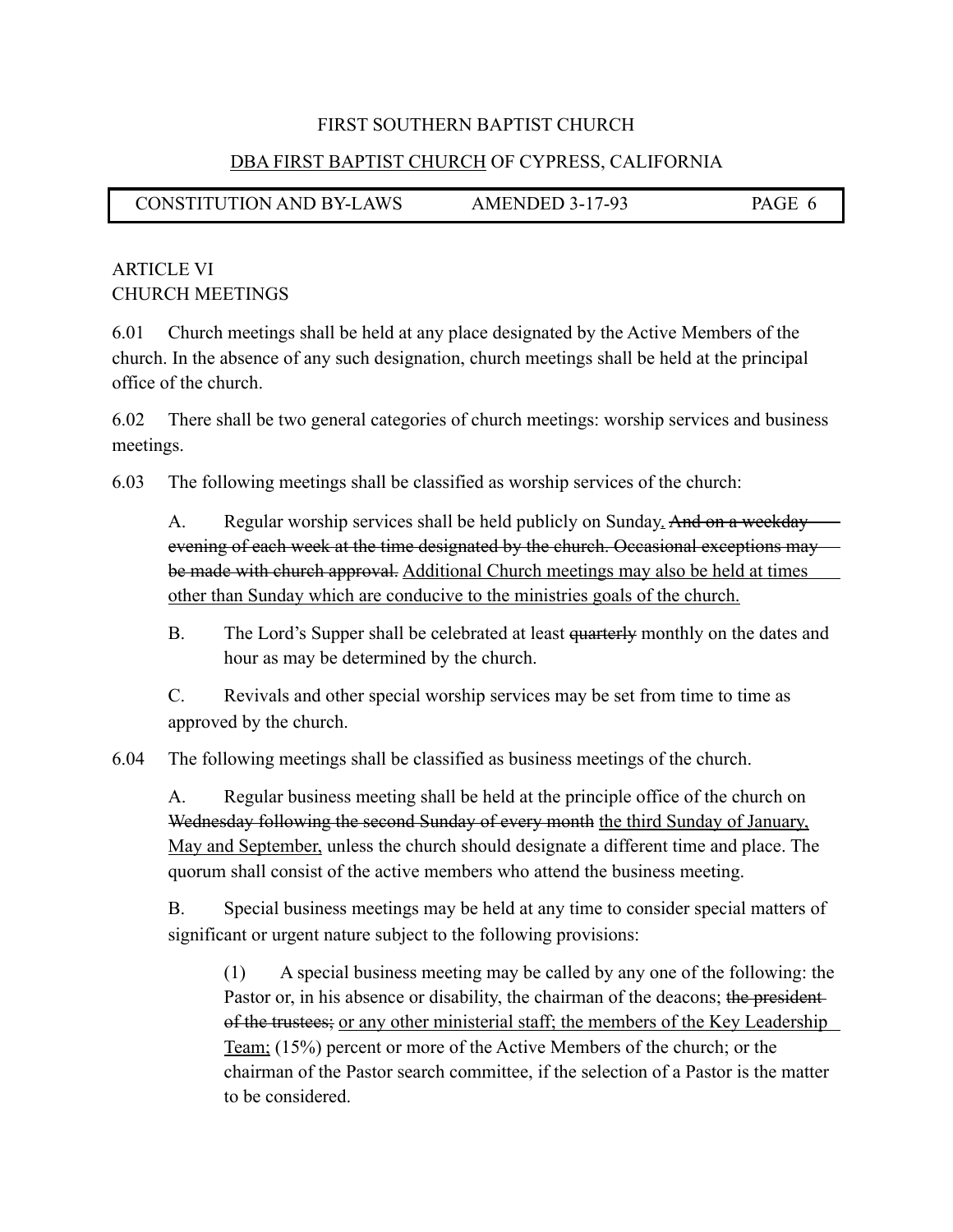#### DBA FIRST BAPTIST CHURCH OF CYPRESS, CALIFORNIA

#### CONSTITUTION AND BY-LAWS AMENDED 3-17-93 PAGE 7

I

 (2) Notice of all special business meetings shall be given in such a way that the general nature of the business to be transacted is clearly described, along with a statement of the time, date, and of the meeting may be given by any of the following methods:

 a. Distribution of written matter (as stated above) to the congregation in attendance at two regular worship services; or

 b. Mailing of digital or written matter (as stated above) to those Active Members for who the church has its records a current mailing address, (3) weeks before the meeting; or

 c. Oral announcement of the matter to the congregation at a regular worship service.

 (3) (10%) percent of the Active Members shall constitute a quorum for the transaction of business at a special business meeting.

 (4) The election or termination of a Pastor by the church shall be subject to the provisions of a special business meeting.

(5) Additional specials business meetings may consist of:

a. The election or removal of trustees.

 b. The disposition of all or substantially all of the assets of the church.

c. The merger or dissolution of the church.

 d. The amendment of the articles of incorporation or the bylaws of the church.

C. Exceptional business meetings may be held as necessary to deal with matters related to the California Nonprofit Corporation Code. Such exceptional business meetings shall be subject to the following provisions: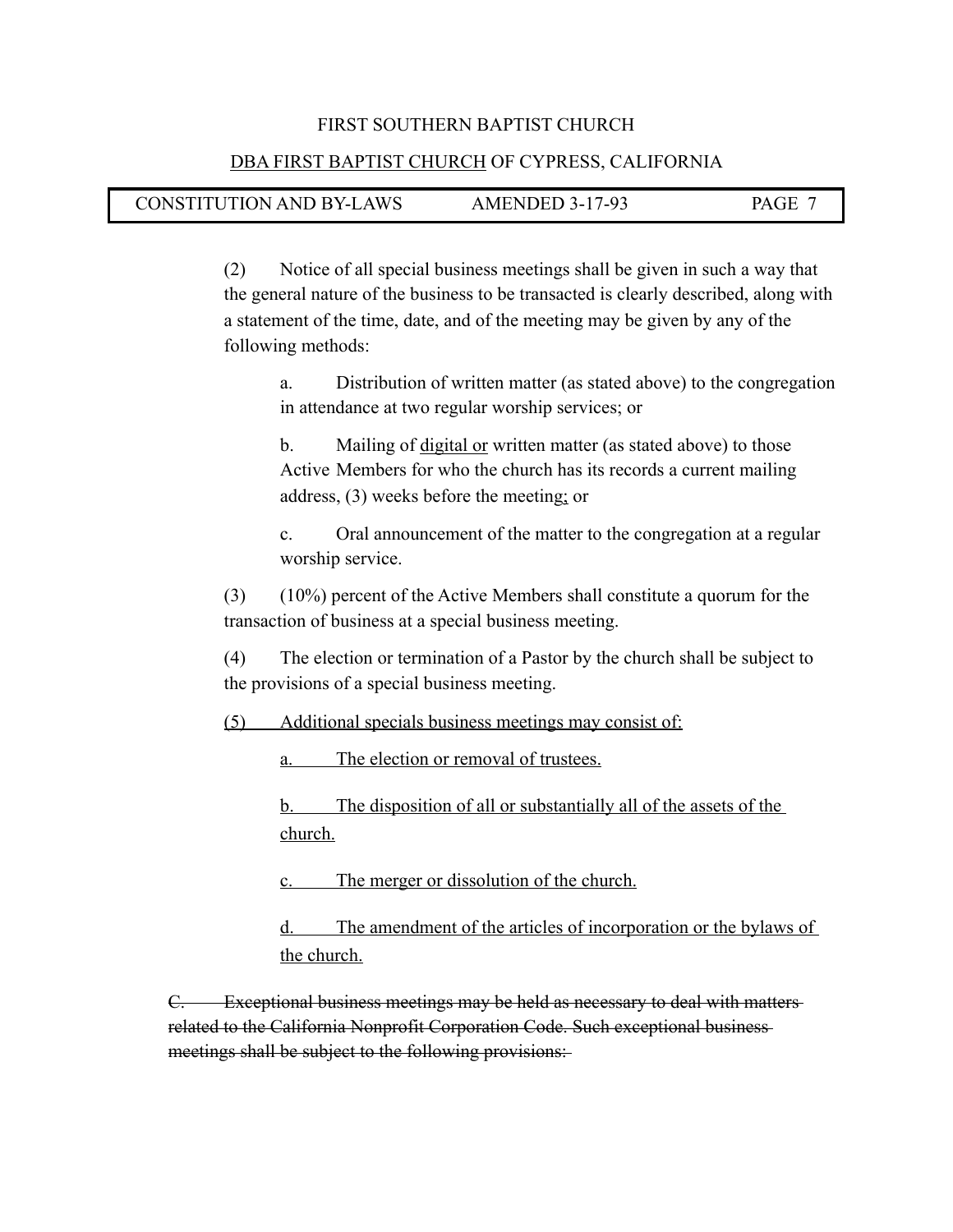#### DBA FIRST BAPTIST CHURCH OF CYPRESS, CALIFORNIA

#### CONSTITUTION AND BY-LAWS AMENDED 3-17-93 PAGE 8

 $(1)$  Such meetings shall be limited to:

I

a. The election or removal of trustees.

 b. The disposition of all or substantially all of the assets of the church.

c. The merger or dissolution of the church.

 d. The amendment of the articles of incorporation or the bylaws of the church.

 (2) An exceptional business meeting may be called by any one of the following: the Pastor or, in his absence or disability, the chairman of the deacons; the president of the trustees; or fifteen (15%) percent or more of the members for corporation's code purposes.

 (3) Notice of an exceptional business meeting shall be given in writing to those members, for corporation code purposes, for whom the church has its records a current mailing address. The written notice shall be digitally communicated or mailed by letter not less than twelve (12) and not more than (30) days before the date, time, and place of the meeting, and the general nature of the business to be transacted.

 (4) Fifteen (15) members, for corporations code purposes, or (50%) of the Members, for Corporations Code Purposes, whichever is less, shall constitute a quorum for the transaction of business at an exceptional business meeting.

 (5) The members, for corporation's code purposes, shall have the sole right to vote on matters considered during an exceptional business meeting.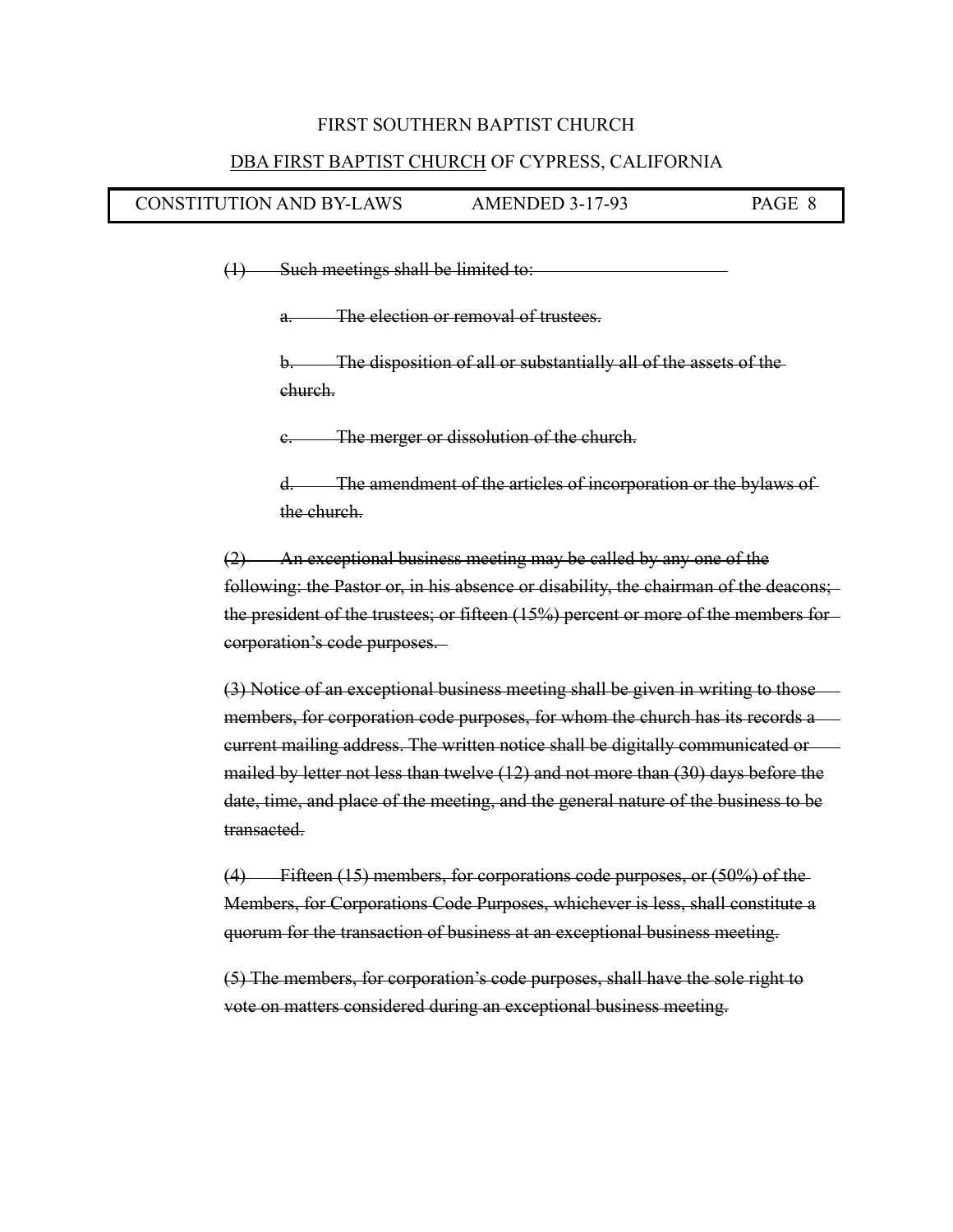#### DBA FIRST BAPTIST CHURCH OF CYPRESS, CALIFORNIA

## CONSTITUTION AND BY-LAWS AMENDED 3-17-93 PAGE 9

D. C. Routine, noncontroversial business may be transacted at any regular worship service as necessary. Such business shall include the receiving of new members, and is further defined as excluding business to which there is an objection raised to its consideration by any Active members present; or which involves a transaction of real property; or which involves the employment or termination of staff members; or which involves doctrine or denominational affiliation. A quorum shall consist of the active members who are present in the worship service.

6.05 The following general provision shall apply to all business meeting of the church:

 A. Parliamentary procedure shall be governed by the current edition of ROBERT'S RULES OF ORDER NEWLY REVISED, except as these Bylaws may otherwise provide.

 B. Each member who is qualified to vote is entitled to one vote on matter submitted to a vote of the church.

 C. Cumulative voting shall not be authorized for the election of the trustees or for any other purpose.

D. Members entitled to vote shall not vote or act by proxy.

 E. Absentee ballots shall be permitted only by the prior approval of the church acting in a regular or special business meeting.

 F. The moderator shall preside at the business meeting. The pastor shall normally be the moderator. If the church is without a pastor, or if the pastor should decline to serve as of moderator, the church will elect a moderator. In the absence of both the moderator and the chairman of the deacons or any other elected ministerial staff, the clerk shall call the church to order and an acting moderator shall be elected.

#### ARTICLE VII

#### **TRUSTEES**

I

7.01 The Board of Trustees shall consist of not less than three (3) members. Each trustee shall be a Member for Corporation Code purposes.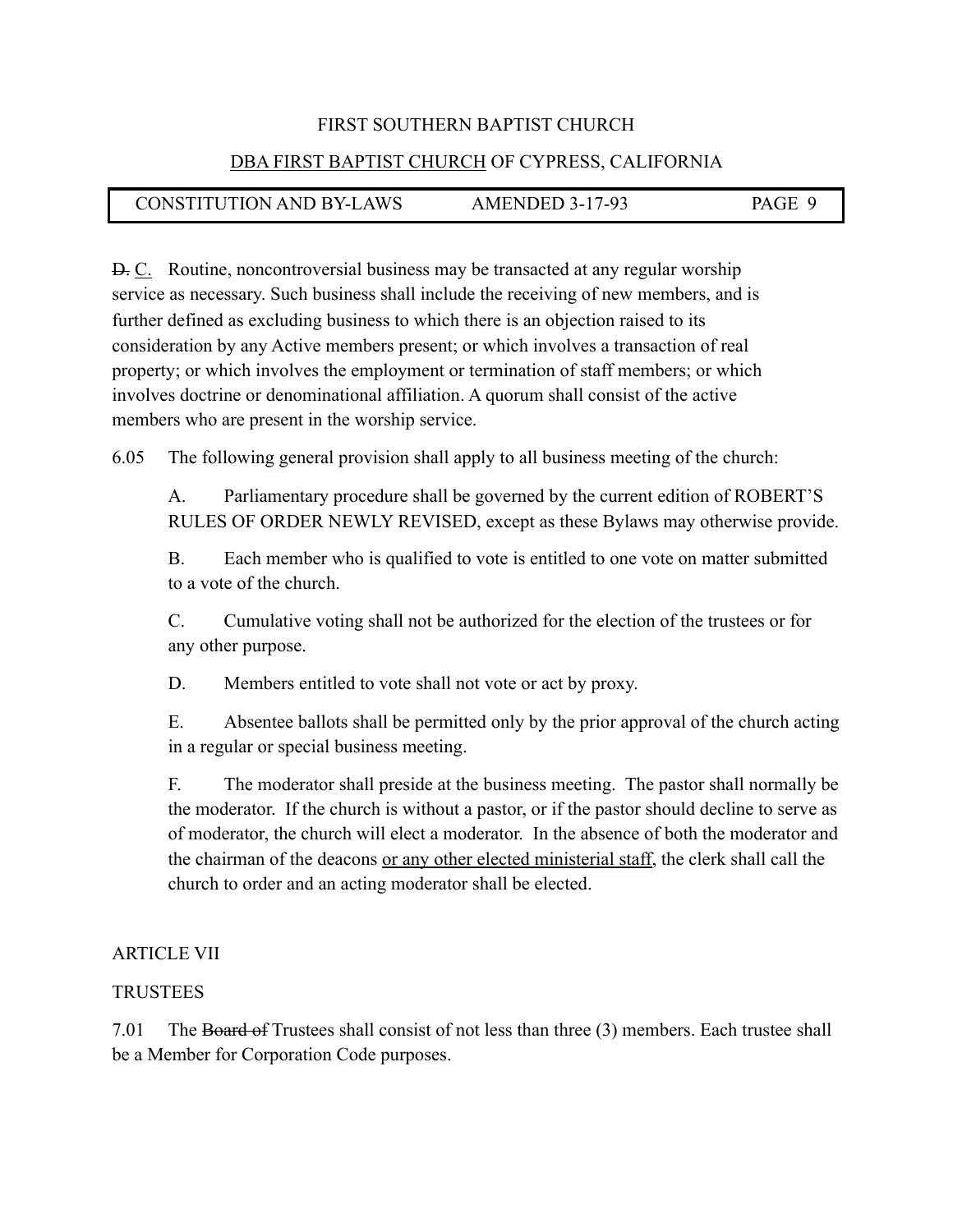#### OR DBA FIRST BAPTIST CHURCH OF CYPRESS, CALIFORNIA

## CONSTITUTION AND BY-LAWS AMENDED 3-17-93 PAGE 10

7.02 The term of office shall be no more than three years or until a successor is elected. A trustee may be reelected after one of year following their term.

7.03 The Active Members for the Corporations Code purposes may elect a trustee or trustees at any time to fill any vacancy on the. Board of Trustees. Nominations for the new trustee should come from the Key Leadership Team. Should the church fail to act within (90) days of the creation of the vacancy, such vacancy may be filled by a majority of the trustees then in office, whether or not less than a quorum, or by the sole remaining trustee.

7.04 Trustees shall serve at the pleasure of the church, and may be removed prior to the conclusion of the term of office at the discretion of the church action in a properly called special exceptional business meeting.

7.05 The trustees are hereby designated as the directors of the corporation as the term is defined and used in the California Nonprofit Corporation Code, provided however, that the activities and affairs of this church shall be conducted and its powers shall be exercised as allocated in these Bylaws, and the designation herein of the trustees as directors shall not grant to them any power which is expressly or implicitly granted by these bylaws, or by custom and usage, to the members of the church or to any other board, committee, group, position, (1) person, or combination of persons.

7.06 The church's nominating committee Key Leadership Team shall recommend to the church a nominee for election to the Board of Trustees. The nominees receiving the highest number of votes of the Members for Corporations Code Purposes shall be elected as trustees Simple majority of the members present and voting will determine the matter.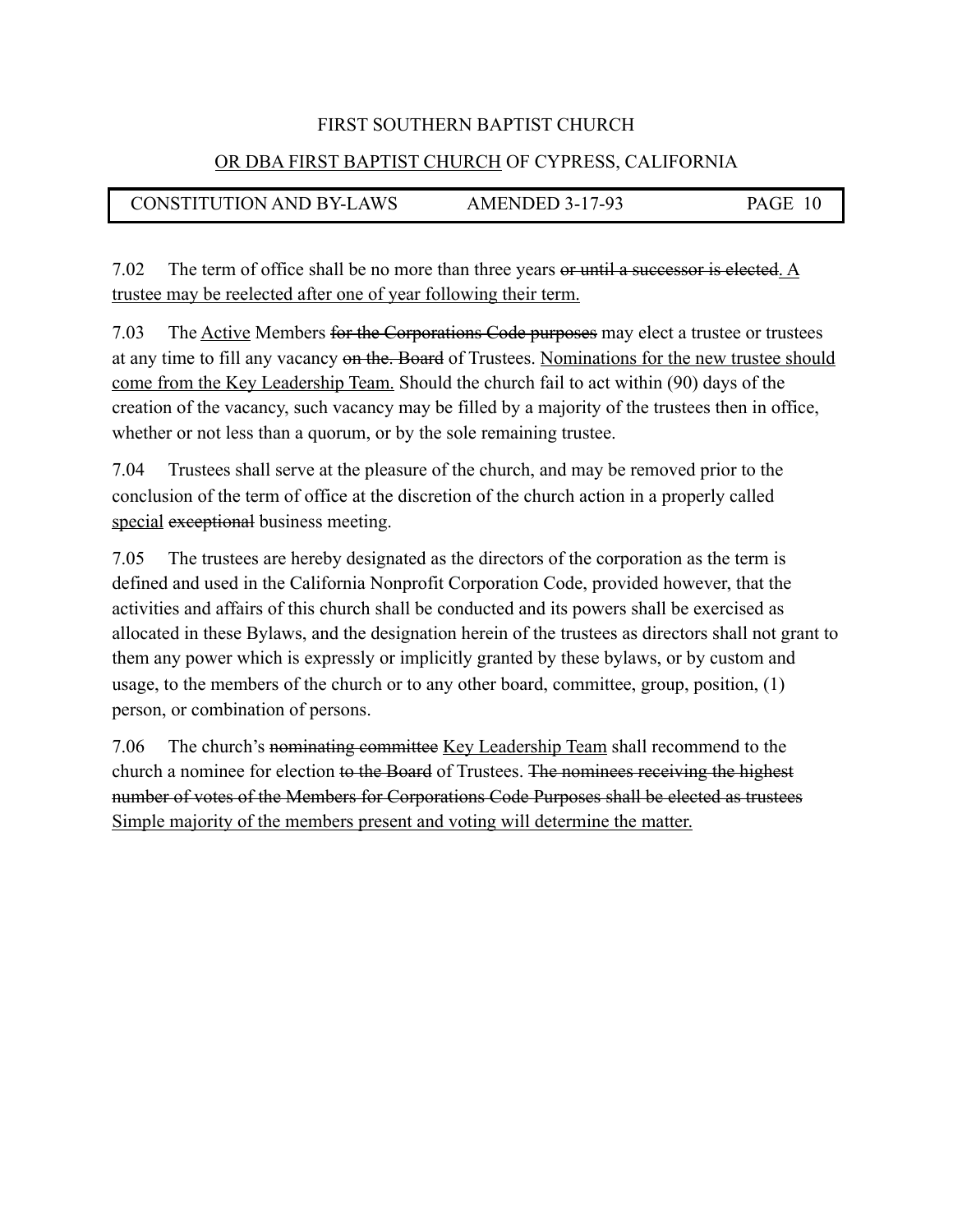#### DBA FIRST BAPTIST CHURCH OF CYPRESS, CALIFORNIA

## CONSTITUTION AND BY-LAWS AMENDED 3-17-93 PAGE 11

7.07 The trustee officers shall also be the officers of the Corporation. The officers shall be a president, a secretary, a chief financial officer, and such other officers as the trustees or the church deem necessary for their work. Any number of offices may be held by the same person except that neither the secretary nor the chief financial officer may serve concurrently as the president. The president and the secretary shall be chosen from among their membership number by the Board of Trustees, unless the church should designate the officers at the time of their election. The treasurer of the church shall be the chief financial officer. The sole function of the president and the secretary of trustees shall be to sign contractual such instruments and documents such as leases, contracts, etc…, as are necessary or advisable in the name of, on the behalf of, and at the direction of the church. Trustees shall assist in the carrying out of any church operations projects as directed by the church and oversee the use and care of the church parsonage.

7.08 The trustees shall take such actions and execute such documents as are necessary or advisable to accomplish the purpose of any matter which is authorized or approved by the Active Members of the church (or the Members, for Corporations Code purposes, as the case may be) and which concerns any real, personal, or intangible property.

#### ARTICLE VIII

#### PASTOR

8.01 The pastor is responsible for the leading and equipping the church to function as a New Testament Church. He shall be especially concerned to provide leadership in the areas of preaching, teaching, and pastoral care.

8.02 The pastor shall be the overseer of the work and ministry of the church. As such, he shall be the chief administrative officer of the church in all instances except those matters which are legally the concern of the Board of Trustees. The pastor shall be guided by the instructions of the church in his capacity as chief administrative officer.

8.03 A pastor shall be chosen and elected by the church whenever a vacancy occurs. The election shall take place at a special business meeting, according to the provisions of section 6.04B of these Bylaws.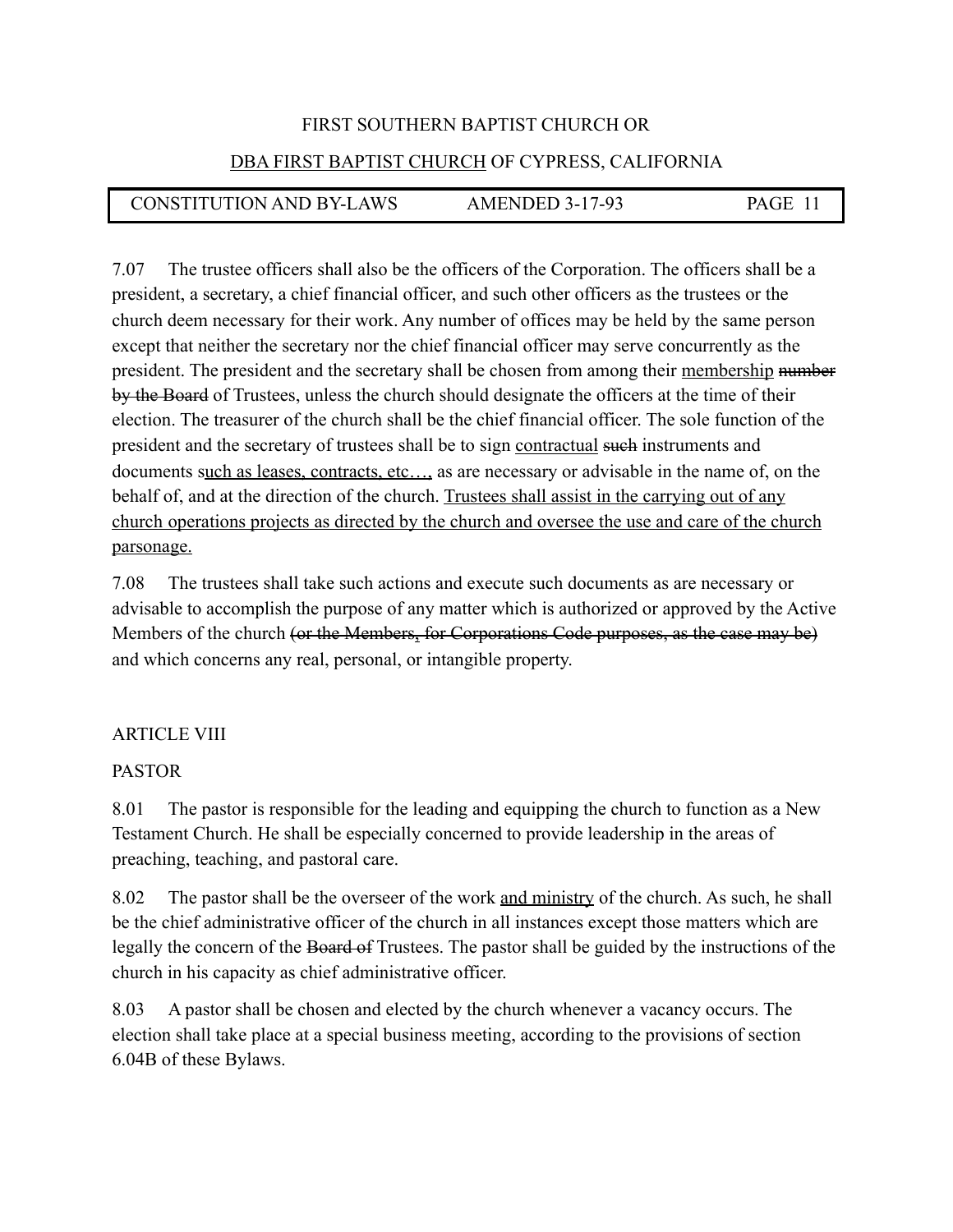#### DBA FIRST BAPTIST CHURCH OF CYPRESS, CALIFORNIA

## CONSTITUTION AND BY-LAWS AMENDED 3-17-93 PAGE 12

8.04 When the office of pastor is vacant, the Key Leadership Team should seek a ministerial interim to fulfill the pastoral responsibilities. A pastor search committee shall be elected by the church to seek out a suitable pastor, and its recommendation will constitute a nomination. The committee shall bring to the consideration of the church only one name at a time. Election shall be by ballot, a majority affirmative vote by those Active Members present being necessary for a call to office.

8.05 The pastor's term of office shall be for a indefinite period. He shall serve until the relationship is terminated by his request or by the church's request.

8.06 The pastor may relinquish the office as pastor by giving at least two weeks notice at the time of his resignation. The pastor may be dismissed by a majority of those Active Members present and voting in a special business meeting. Such a vote shall be by ballot. Except in instance of growing misconduct by the dismissed pastor, the separation compensation shall be governed by the agreement (it being oral or written) between the pastor and the church.

#### ARTICLE IX

#### CHURCH STAFF

9.01 The church shall call or employ such staff members as the church shall determine it needs.

9.02 Employment of ministerial staff shall be governed by the following provisions:

A. Ministerial staff members other than the pastor shall be recommended to the church by the personnel committee and employed by the church action in a business meeting.

B. At the time of resignation at least two week's notice shall be given to the church.

C. The church may vote to dismiss such a staff member upon recommendation of the personnel committee. Said termination being immediate and the compensation conditions in accordance with staff members agreement (verbal or written).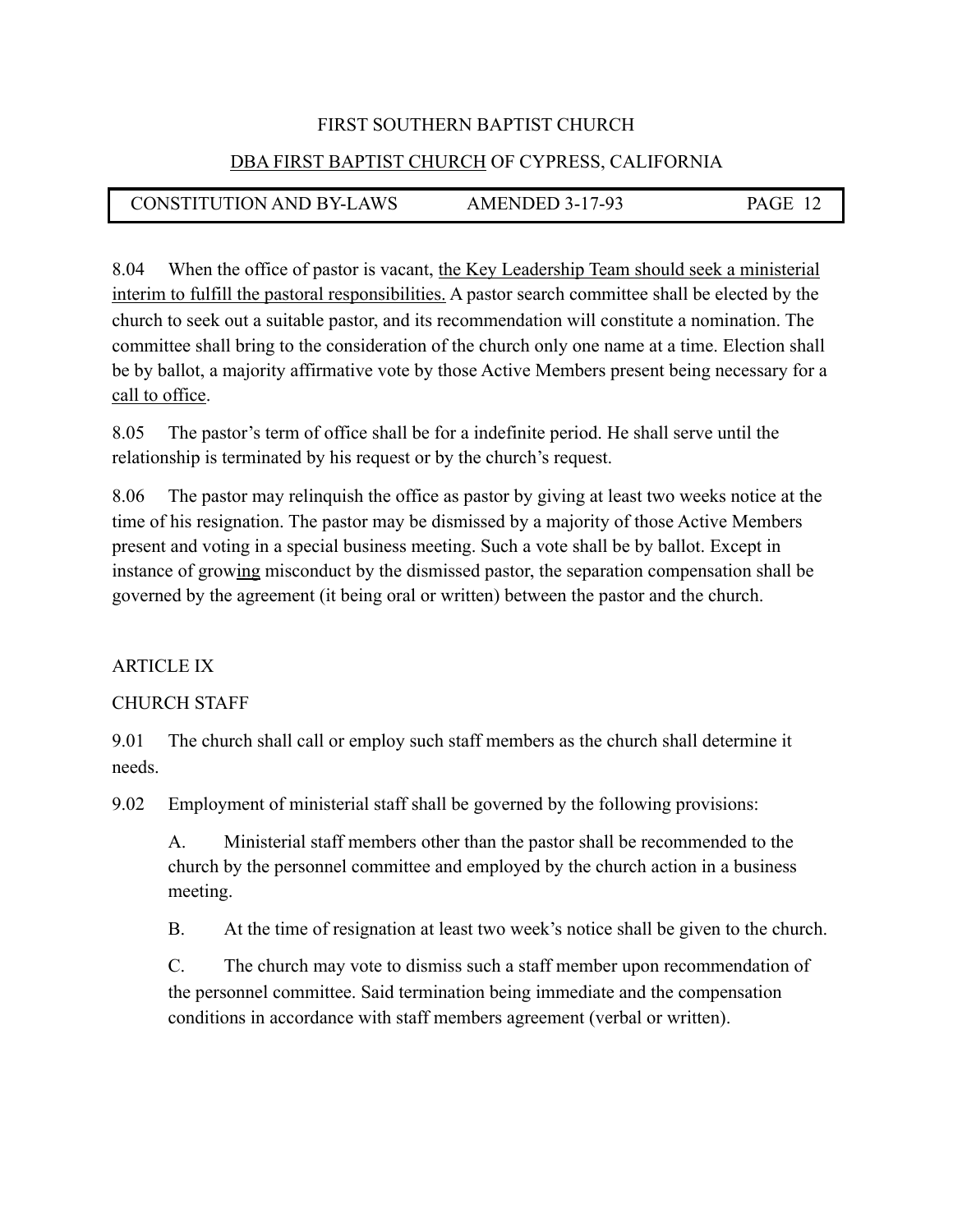#### DBA FIRST BAPTIST CHURCH OF CYPRESS, CALIFORNIA

CONSTITUTION AND BY-LAWS AMENDED 3-17-93 PAGE 13

9.03 Employment of secretaries, custodians, preschool workers, and other non-ministerial staff shall be governed by the following provisions:

A. The church personnel committee Key Leadership Team shall have the authority to employ and to terminate services of non-ministerial staff members.

B. Employment and termination of services of non-ministerial staff members shall be with the recommendation of the supervising staff member and, as appropriate, with the consultation of related committees of the church.

C. The Ministerial Staff are the Pastor and other paid or volunteered ministerial staff as needed.

#### ARTICLE X

**DEACONS** 

10.01 The church shall elect deacons by ballot at a regular or special business meeting of the church.

10.02 The number, method of nomination, and term of office shall be determined by the church.

10.03 In accordance with the meaning of the word and practice of the New Testament, deacons are to be servants of the church. The task of the deacon is to assist the pastor in performing pastoral responsibilities practical needs of the congregation as taught in Acts 6:1-6 and 1 Timothy 3:8-13.

10.04 Deacons shall serve as counsel to both the pastor and to the church. However, deacons shall exercise no authority that is not vested in them by the church or these Bylaws.

10.05 The deacons shall elect their own officers and shall be organized to assist the pastor, and for the consideration of problems related to their work. They shall give particular attention to the area of member care, baptism, the Lord's Supper, benevolence, and guarding the fellowship of the church.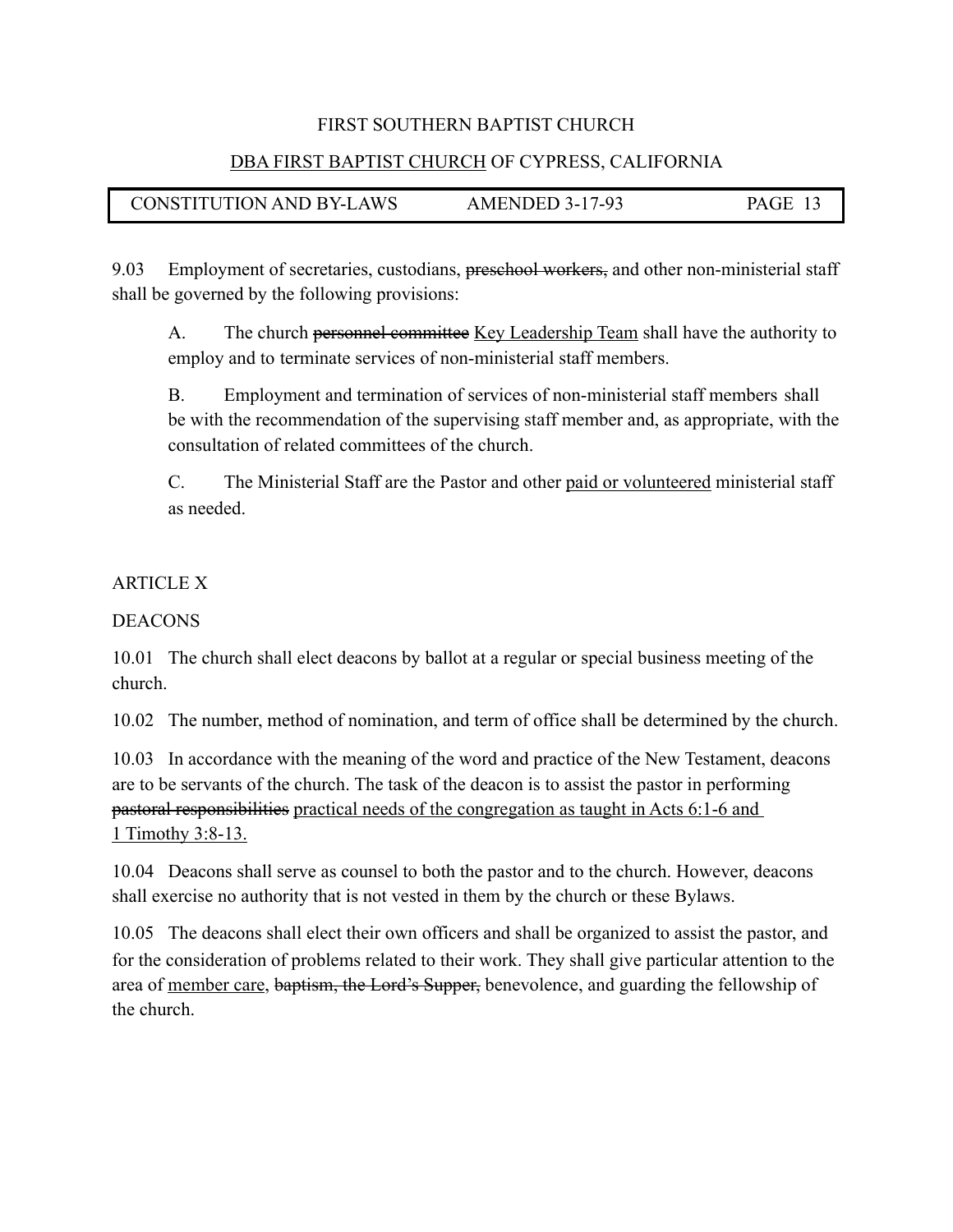#### DBA FIRST BAPTIST CHURCH OF CYPRESS, CALIFORNIA

CONSTITUTION AND BY-LAWS AMENDED 3-17-93 PAGE 14

#### ARTICLE XI

#### CLERK

11.01 The church shall elect a clerk to keep suitable record of the actions of the church and to assist the pastor in performing practical needs of the congregation.

11.02 The clerk shall be responsible for keeping a register of names of members, with dates of admission, termination of membership, and a record of baptisms, and shall certify the class of members (as per Section 5.03 of these Bylaws).

11.03 The clerk shall issue letters of transfer voted by the church, preserve on file all official communications and written reports, and give required notice of all meetings where is necessary, as indicated in these Bylaws.

#### **ARTICLE XII**

## **TREASURER**

12.01 The church shall elect a treasurer to be its chief financial officer. Nominations for treasurer should come from the Key Leadership Team. Simple majority of the Active Members present and voting will determine the matter at a regular or special business meeting of the church. (as per Section 5.03 of these Bylaws).

12.02 The treasurer shall receive, preserve, and pay out all money or things of value paid or given to the church in person, by mail, or digitally, keeping at all times an itemized account of all purchases, receipts and disbursements. Expenditures shall be authorized in the budget as adopted by the church, or by specific actions of the church, and shall conform to such system of authorization as the church may employ, whether by voucher or otherwise.

12.03 The treasurer shall render to the church at each regular business meeting an itemized report of the receipts and disbursements for the preceding months while holding to the collaborative and privacy agreement, at which came into effect immediately for such position, until a successor is elected.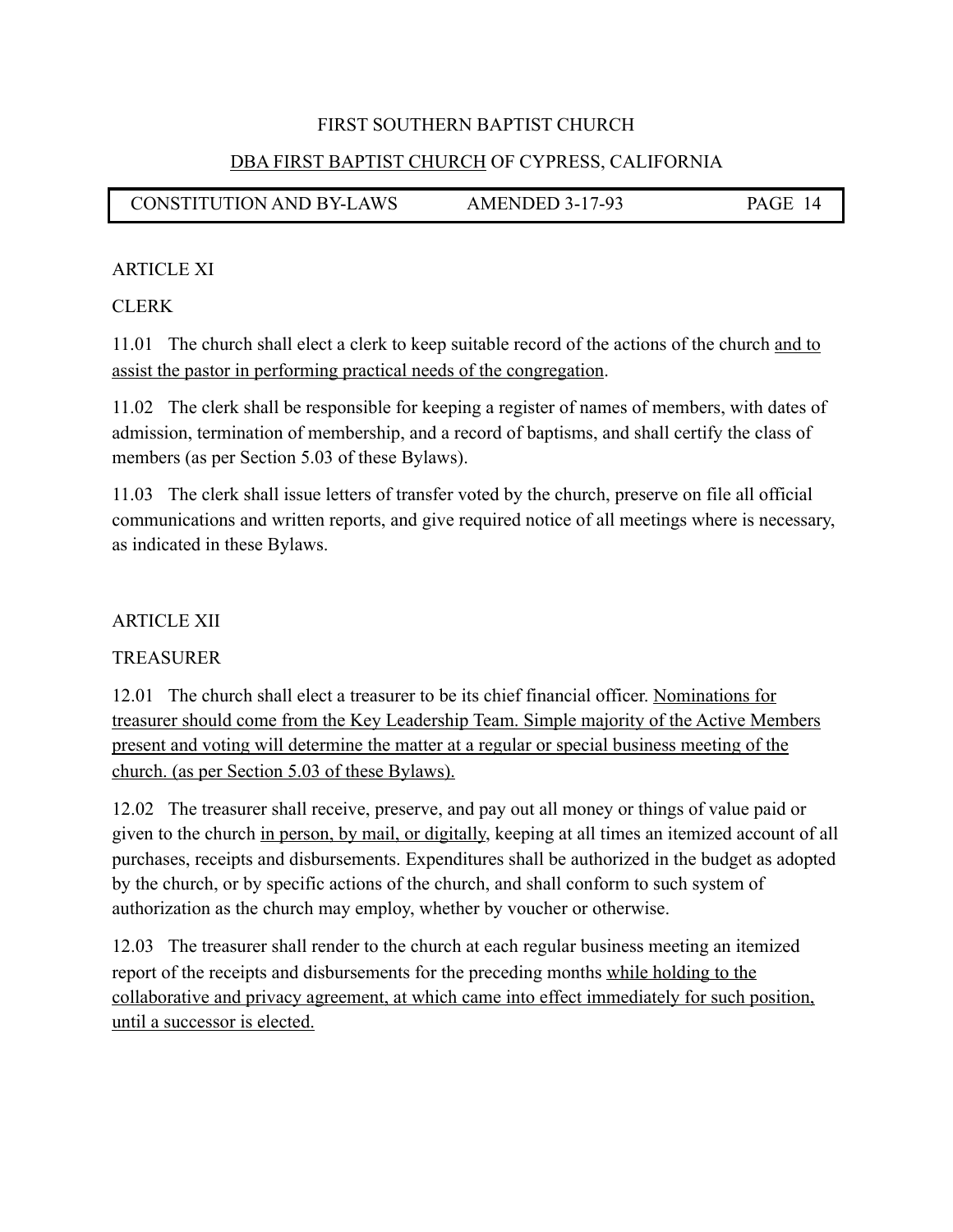#### DBA FIRST BAPTIST CHURCH OF CYPRESS, CALIFORNIA

## CONSTITUTION AND BY-LAWS AMENDED 3-17-93 PAGE 15

12.04 The church may delegate some of the financial responsibilities to a financial assistant secretary. Nominations for financial assistance should come from the Key Leadership Team. Simple majority of the members present and voting will determine the matter at a regular or special business meeting of the church. (as per Section 5.03 of these Bylaws).

#### ARTICLE XIII

#### COMMITTEES AND TEAM MINISTRIES

13.01 The pastor may appoint special committees or ministry teams to undertake tasks of a temporary nature. In the absence or disability of the pastor, such appointment may be made by the chairman of the deacons or ministerial staff. Such special committees or ministry teams will dissolve following the completion of their task, or at the direction of the pastor or the church.

13.02 The Pastor shall lead the Key Leadership Team Church Council which is established to meet at regular scheduled meetings to discuss the ongoing business and ministry of the Church. The Key Leadership Team Church Council will recommend to the congregation, at the next regular Church business meetings, those actions deemed advisable by a majority vote of the Team. The Team Council may, with a unanimous vote, authorize certain emergency expenditures not to exceed \$1000.00 for situations that involve an act of humanity, safety, security, or a potential liability arising from the facilities. In the absence of a standing committee the Key Leadership Team Church Council shall perform the duties of the Nominating Committee or Personnel Committee.

13.03 The Key Leadership Team Church Council membership consists of the Ministerial Staff, Chairman of the Deacons, President of the Trustees, Treasurer, Superintendent and Department Heads of the Sunday School, Committee Chairpersons, Church Clerk, Ministry Team Leaders and the congregation may vote to add additional member(s) to the Key Leadership Team Council. The Church Council will elect a Chairperson, from its membership, to serve during each year and that selection will be voted upon by the congregation at their annual election of officers.

13.04 The normal meeting of the Key Leadership Team Church Council will meet quarterly on the third Sunday of the month be the first Sunday of each month unless otherwise scheduled by the Chairperson Pastor, chairman of the deacons or other ministerial staff. Key Leadership Team Church Council meetings are open to visitation by any active member of the church who wishes to attend though they would not have a vote in the business conducted by the Team Council.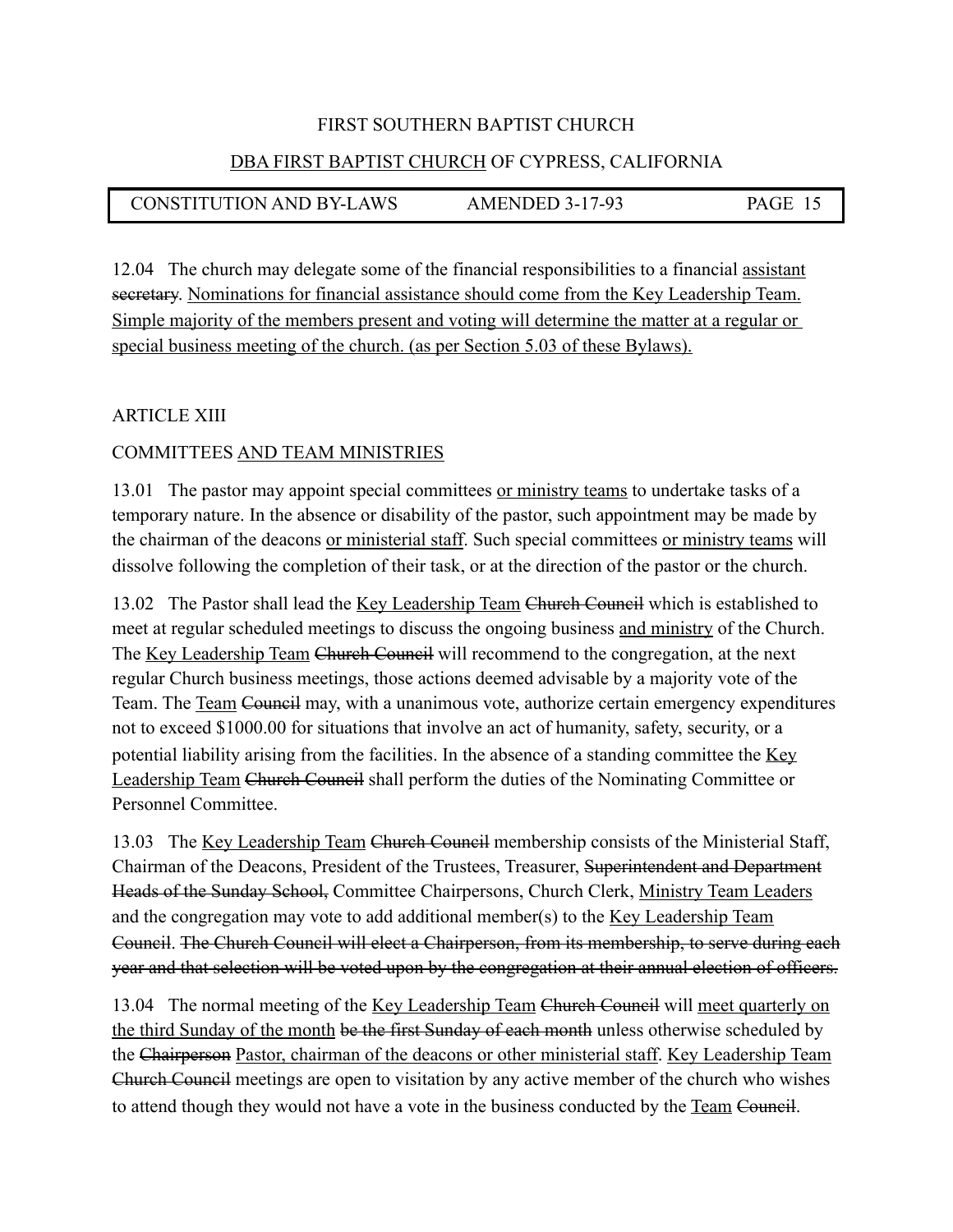#### DBA FIRST BAPTIST CHURCH OF CYPRESS, CALIFORNIA

## CONSTITUTION AND BY-LAWS AMENDED 3-17-93 PAGE 16

13.05 The pastor shall be an ex-officio member of all church committees or ministry teams, whether standing or special.

#### ARTICLE XIV

I

#### CHURCH PROGRAM ORGANIZATIONS

14.01 The church shall maintain programs of Bible teaching, Church member training, music evangelism and outreach, congregational worship, prayer, fellowship, and mission education and involvement.

14.02 All organizations shall be elected by the church. The program organizations shall report to the church as requested.

14.03 All program activities shall be subject to church coordination and approval.

#### ARTICLE XV

LICENSE AND ORDINATION

15.01 Should a person an individual desire to be licensed to the Gospel ministry by the church the following procedure shall be applied:

A. An individual A person shall be an Active Member of the church.

 B. An individual He shall have made the request known to the church publicly by coming forward during any worship service the invitation period of a regular worship service.

 C. It must be spiritually discerned felt by the Pastor, any other ministerial staff, and the church that the individual meets the requirements addressed set down in 1 Timothy 3 and Titus  $1:5-9$ .

D. After preaching <u>or teaching an exegetical</u> a message to the congregation during a regular worship service, the church by two thirds vote at the same worship service or at a regular or special business meeting will decide whether weather or not to license the candidate.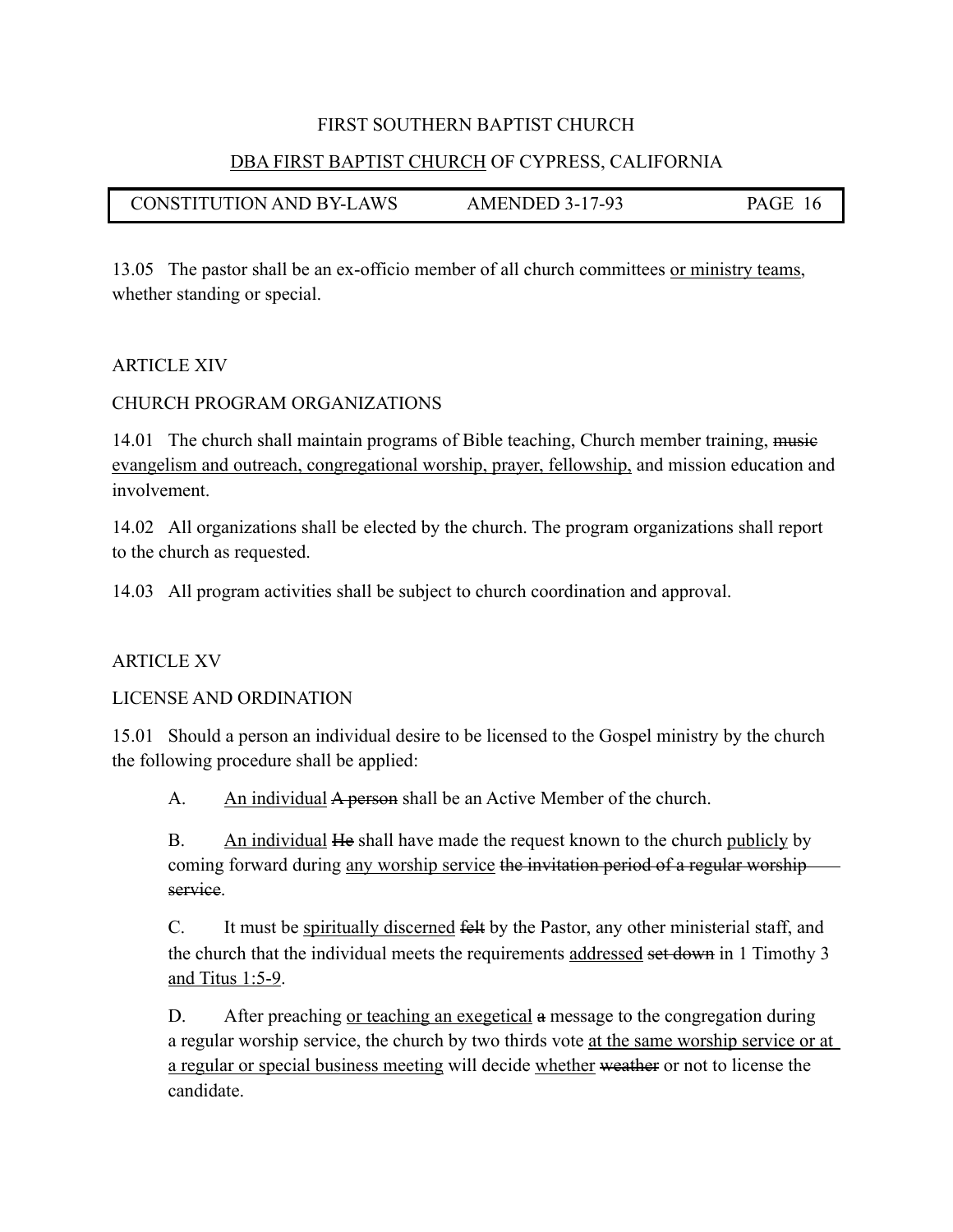#### DBA FIRST BAPTIST CHURCH OF CYPRESS, CALIFORNIA

## CONSTITUTION AND BY-LAWS AMENDED 3-17-93 PAGE 17

15.02 Should the church decide to ordain or an individual seeking ordination, the following procedure shall be applied:

 A. The person shall be an Active Member of the church or been called as pastor, (as per Section 5.06B of these Bylaws).

B. The church shall communicate digitally or send letters of notification and invitation to those ordained pastors in the Orange County Southern Baptist Association, and the missionary of said association, and any other Southern Baptist ordained pastors personally invited. These men will make up the examining committee board.

 C. The church will then designate the time and place and make up the program schedule.

D. Upon examination by the examining committee board, a recommendation will be made to the church as to whether they should proceed with the ordination. Should the recommendation be negative, the church may however, proceed by obtaining a two thirds vote of the Active Members present. At the time of the recommendation, the moderator shall open the floor for questions from the church.

 E. Upon voting to proceed with ordination, the program shall be completed with the laying on of hands by the examining committee board being last.

15.03 Upon completion of a vote to license or ordain the proper forms shall be filled out and signed by the people responsible and the church clerk shall record the information in the church records.

#### ARTICLE XVI

#### DISSOLUTION

16.01 If at any time, this church shall be dissolved or should cease to function as a cooperating Southern Baptist Church, the property and assets of the church, both real and personal, shall be distributed to the Orange County Southern Baptist Association or its Successor.

16.02 The church shall be determined to have ceased functioning as a cooperating Southern Baptist Church when either of the following conditions prevails: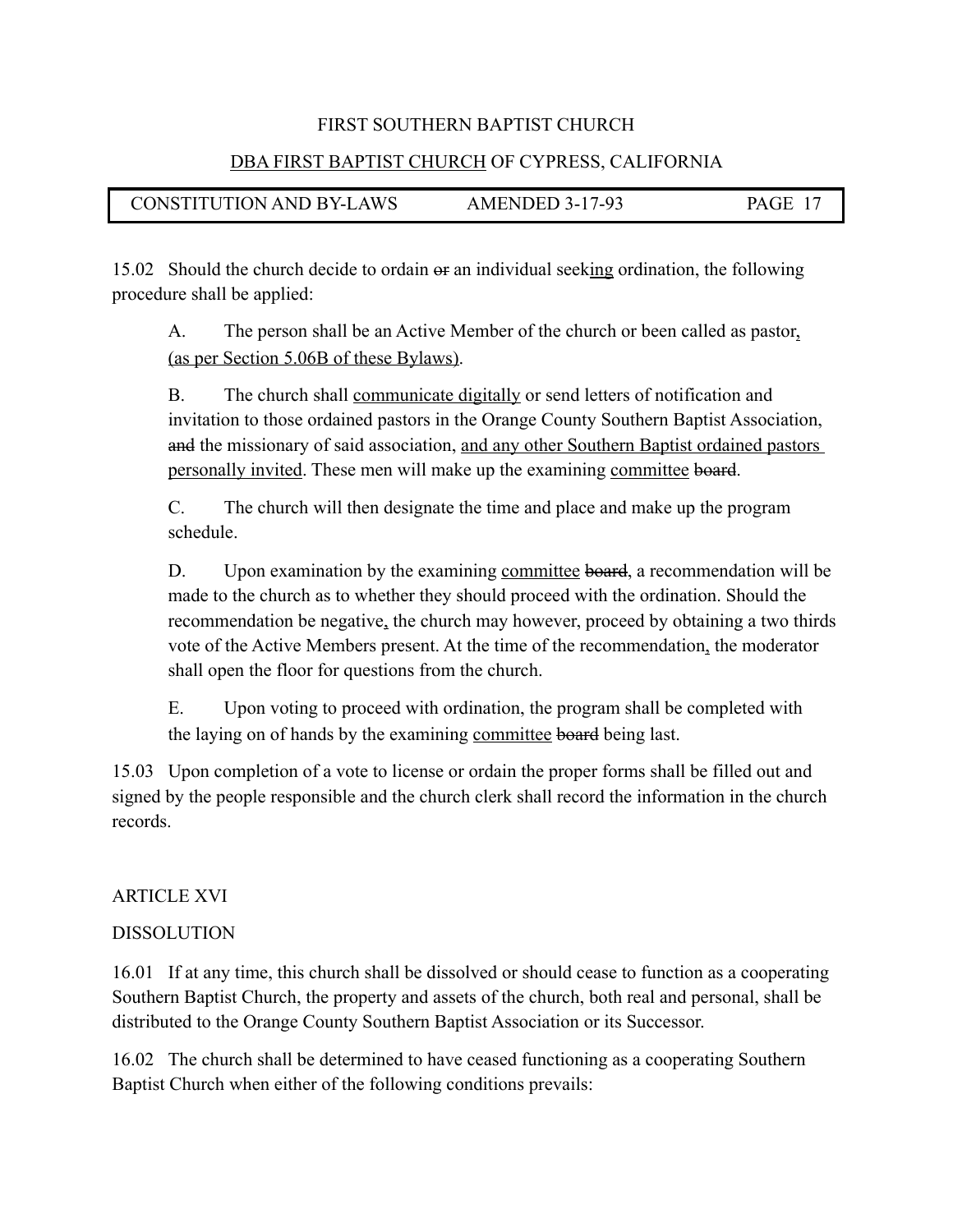#### DBA FIRST BAPTIST CHURCH OF CYPRESS, CALIFORNIA

## CONSTITUTION AND BY-LAWS AMENDED 3-17-93 PAGE 18

 A. Should a statement to that effect be adopted by the Orange County Southern Baptist Association, The California Southern Baptist General Convention of California, and the Southern Baptist Convention, or their successors. Such a statement, to be valid, must include specific mention for the basis for its adoption.

 B. Should the church be denied (on the basis of not being a cooperating Southern Baptist Church) in an attempt to seat messengers at the annual meeting of the Orange County Southern Baptist Association, The California Southern Baptist General Convention of California, and the Southern Baptist Convention, or their successors.

16.03 Should the church be determined to have ceased functioning as a cooperating Southern Baptist Church according to the provisions of Section 16.02, the church may appeal the decision to an ecclesiastical council.

 A. The council would probably, although not necessarily, be formed at the association level.

 B. The composition and guidelines of the council shall be agreed upon mutually by the church and by the organization precipitating the original determination that the church is not a cooperating Southern Baptist Church.

C. The decision of the council shall be binding.

 D. Should either the church or the precipitating organization fail to cooperate in the council's establishment or proceedings, that party shall automatically concede its position and privileges in the matter.

## ARTICLE XVII

#### AMENDMENTS

17.01 Changes in these Bylaws may be made at a special an exceptional business meeting, according to the provisions of Section 6.04C of these Bylaws. The proposed amendment shall be stated in full in the written notice of the special exceptional business meeting.

17.02 Amendments to the Bylaws shall receive at least a two-thirds vote of the Active Members who are present and voting in the special exceptional business meeting, except that Article XVI 16.01 be irrevocable shall require a three-fourths vote of the same.